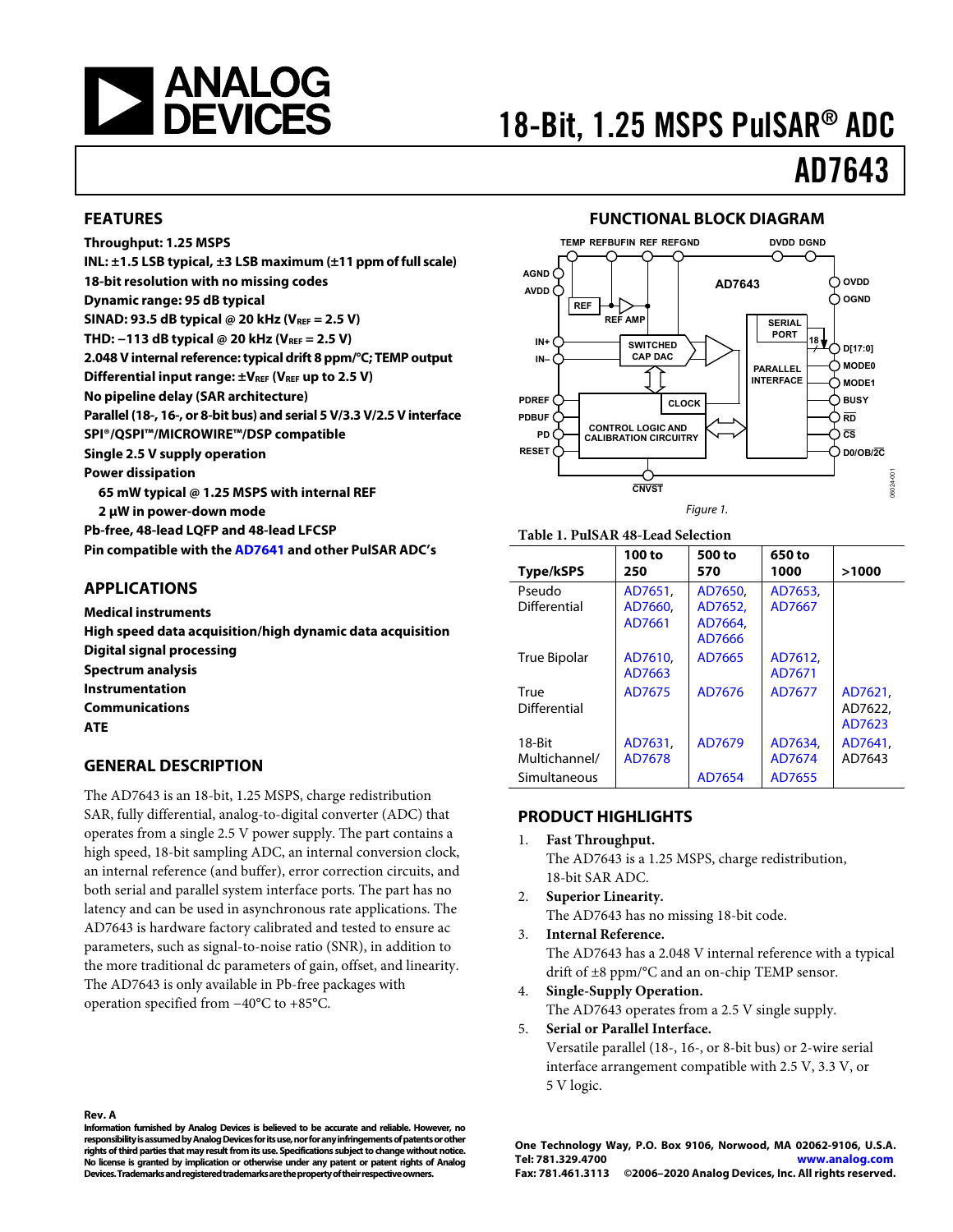## <span id="page-1-0"></span>**TABLE OF CONTENTS**

| Pin Configuration and Function Descriptions  8 |
|------------------------------------------------|
|                                                |
|                                                |
|                                                |
|                                                |
|                                                |
|                                                |
|                                                |
|                                                |

## 

## **REVISION HISTORY**

### 11/2020-Rev. 0 to Rev. A

### 4/2006-Revision 0: Initial Version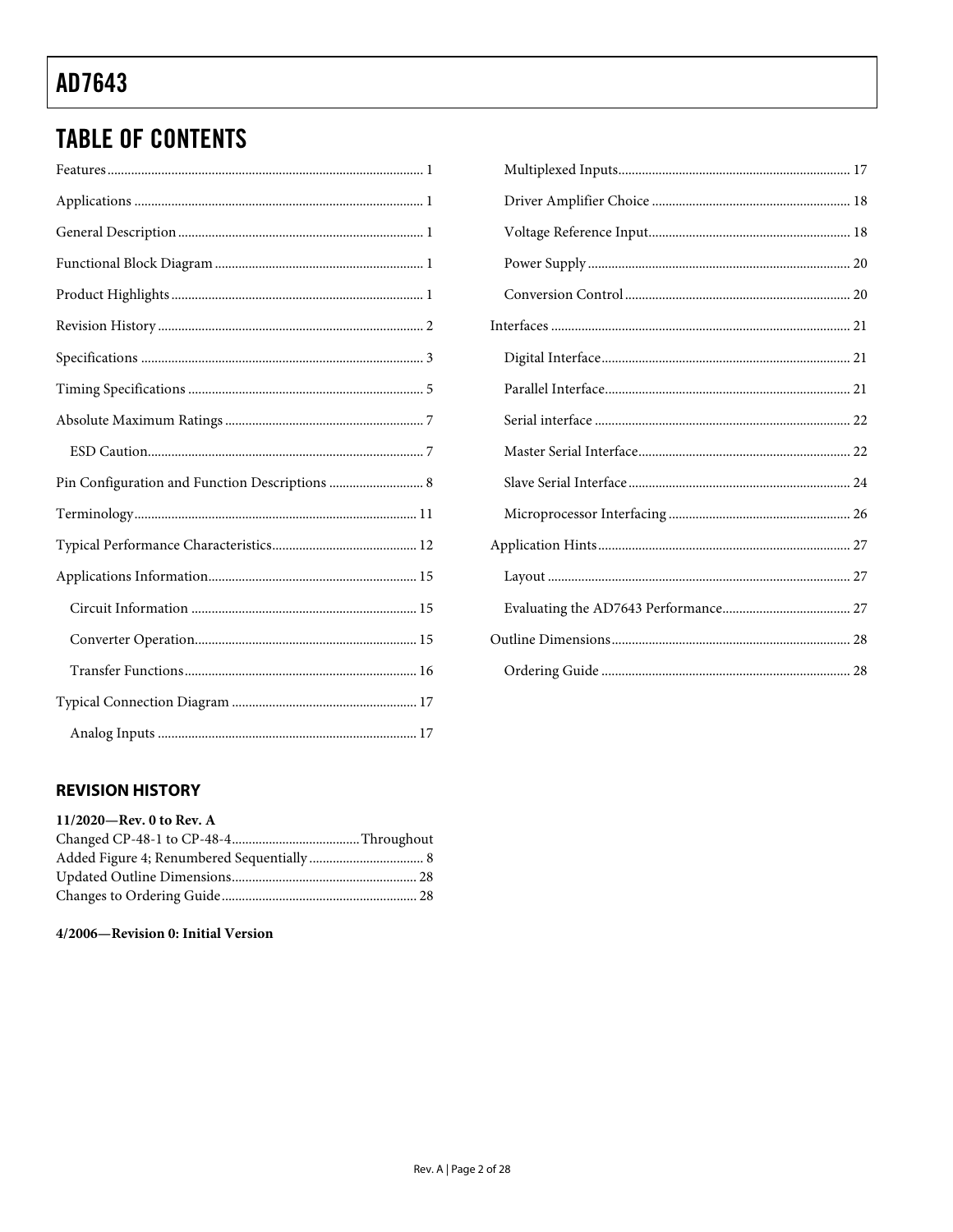## <span id="page-2-5"></span>**SPECIFICATIONS**

AVDD = DVDD = 2.5 V; OVDD = 2.3 V to 3.6 V; VREF = 2.5 V; all specifications  $T_{MIN}$  to  $T_{MAX}$ , unless otherwise noted.

### **Table 2.**

<span id="page-2-4"></span><span id="page-2-3"></span><span id="page-2-2"></span><span id="page-2-1"></span><span id="page-2-0"></span>

| Parameter                                                     | <b>Conditions</b>                           | Min     | <b>Typ</b> | Max               | <b>Unit</b>      |
|---------------------------------------------------------------|---------------------------------------------|---------|------------|-------------------|------------------|
| <b>RESOLUTION</b>                                             |                                             | 18      |            |                   | <b>Bits</b>      |
| <b>ANALOG INPUT</b>                                           |                                             |         |            |                   |                  |
| Voltage Range                                                 | $V_{IN+} - V_{IN-}$                         | $-VREF$ |            | $+VREF$           | $\vee$           |
| <b>Operating Input Voltage</b>                                | V <sub>IN+</sub> , V <sub>IN-</sub> to AGND | $-0.1$  |            | AVDD <sup>1</sup> | $\vee$           |
| Analog Input CMRR                                             | $f_{IN}$ = 100 kHz                          |         | 58         |                   | dB               |
| <b>Input Current</b>                                          | 1.25 MSPS throughput                        |         | 2.5        |                   | μA               |
| Input Impedance <sup>2</sup>                                  |                                             |         |            |                   |                  |
| <b>THROUGHPUT SPEED</b>                                       |                                             |         |            |                   |                  |
| Complete Cycle                                                |                                             |         |            | 800               | ns               |
| <b>Throughput Rate</b>                                        |                                             |         |            | 1.25              | <b>MSPS</b>      |
| DC ACCURACY                                                   |                                             |         |            |                   |                  |
| Integral Linearity Error <sup>3</sup>                         |                                             | $-3$    | ±1.5       | $+3$              | LSB <sup>4</sup> |
| No Missing Codes                                              |                                             | 18      |            |                   | <b>Bits</b>      |
| <b>Differential Linearity Error</b>                           |                                             | $-1$    |            | $+1.25$           | <b>LSB</b>       |
| <b>Transition Noise</b>                                       | $V_{REF} = 2.5 V$                           |         | 1.7        |                   | <b>LSB</b>       |
|                                                               | $V_{REF} = 2.048 V$                         |         | 2.0        |                   | <b>LSB</b>       |
| Zero Error, T <sub>MIN</sub> to T <sub>MAX</sub> <sup>5</sup> |                                             | $-16$   |            | $+16$             | <b>LSB</b>       |
| Zero Error Temperature Drift                                  |                                             |         | ±1         |                   | ppm/°C           |
| Gain Error, T <sub>MIN</sub> to T <sub>MAX</sub> <sup>5</sup> |                                             | $-22$   |            | $+22$             | <b>LSB</b>       |
| Gain Error Temperature Drift                                  |                                             |         | ±1         |                   | ppm/°C           |
| <b>Power Supply Sensitivity</b>                               | $AVDD = 2.5 V \pm 5%$                       |         | ±16        |                   | <b>LSB</b>       |
| <b>AC ACCURACY</b>                                            |                                             |         |            |                   |                  |
| <b>Dynamic Range</b>                                          | $V_{REF}$ = 2.5 V                           |         | 95         |                   | dB <sup>6</sup>  |
| Signal-to-Noise                                               | $f_{IN} = 1$ kHz, $V_{REF} = 2.5$ V         |         | 93.5       |                   | dB               |
|                                                               | $f_{IN} = 20$ kHz, $V_{REF} = 2.5$ V        |         | 93.5       |                   | dB               |
|                                                               | $f_{IN}$ = 20 kHz, $V_{REF}$ = 2.048 V      |         | 92         |                   | dB               |
|                                                               | $f_{IN}$ = 100 kHz, $V_{REF}$ = 2.5 V       |         | 93         |                   | dB               |
| Spurious-Free Dynamic Range                                   | $f_{IN} = 1$ kHz, $V_{REF} = 2.5$ V         |         | 118        |                   | dB               |
|                                                               | $f_{IN} = 20$ kHz, $V_{REF} = 2.5$ V        |         | 114        |                   | dB               |
|                                                               | $f_{IN}$ = 20 kHz, $V_{REF}$ = 2.048 V      |         | 111        |                   | dB               |
|                                                               | $f_{IN}$ = 100 kHz, $V_{REF}$ = 2.5 V       |         | 108        |                   | dB               |
| <b>Total Harmonic Distortion</b>                              | $f_{IN} = 1$ kHz, $V_{REF} = 2.5$ V         |         | $-114$     |                   | dB               |
|                                                               | $f_{IN} = 20$ kHz, $V_{REF} = 2.5$ V        |         | $-113$     |                   | dB               |
|                                                               | $f_{IN}$ = 20 kHz, $V_{REF}$ = 2.048 V      |         | $-109$     |                   | dB               |
|                                                               | $f_{IN}$ = 100 kHz, $V_{REF}$ = 2.5 V       |         | $-105$     |                   | dB               |
| Signal-to-(Noise + Distortion)                                | $f_{IN} = 1$ kHz, $V_{REF} = 2.5$ V         |         | 93.5       |                   | dB               |
|                                                               | $f_{IN} = 20$ kHz, $V_{REF} = 2.5$ V        |         | 93.5       |                   | dB               |
|                                                               | $f_{IN}$ = 20 kHz, $V_{REF}$ = 2.048 V      |         | 91.8       |                   | dB               |
|                                                               | $f_{IN}$ = 100 kHz, $V_{REF}$ = 2.5 V       |         | 92.5       |                   | dB               |
| -3 dB Input Bandwidth                                         |                                             |         | 50         |                   | MHz              |
| <b>SAMPLING DYNAMICS</b>                                      |                                             |         |            |                   |                  |
| <b>Aperture Delay</b>                                         |                                             |         | 1          |                   | ns               |
| Aperture Jitter                                               |                                             |         | 5          |                   | ps rms           |
| <b>Transient Response</b>                                     | Full-scale step                             |         |            | 250               | ns               |
| <b>INTERNAL REFERENCE</b>                                     | $PDREF = PDBUF = low$                       |         |            |                   |                  |
| Output Voltage                                                | REF @ 25°C                                  | 2.038   | 2.048      | 2.058             | v                |
| <b>Temperature Drift</b>                                      | $-40^{\circ}$ C to $+85^{\circ}$ C          |         | $\pm 8$    |                   | ppm/°C           |
| Line Regulation                                               | $AVDD = 2.5 V ± 5%$                         |         | ±15        |                   | ppm/V            |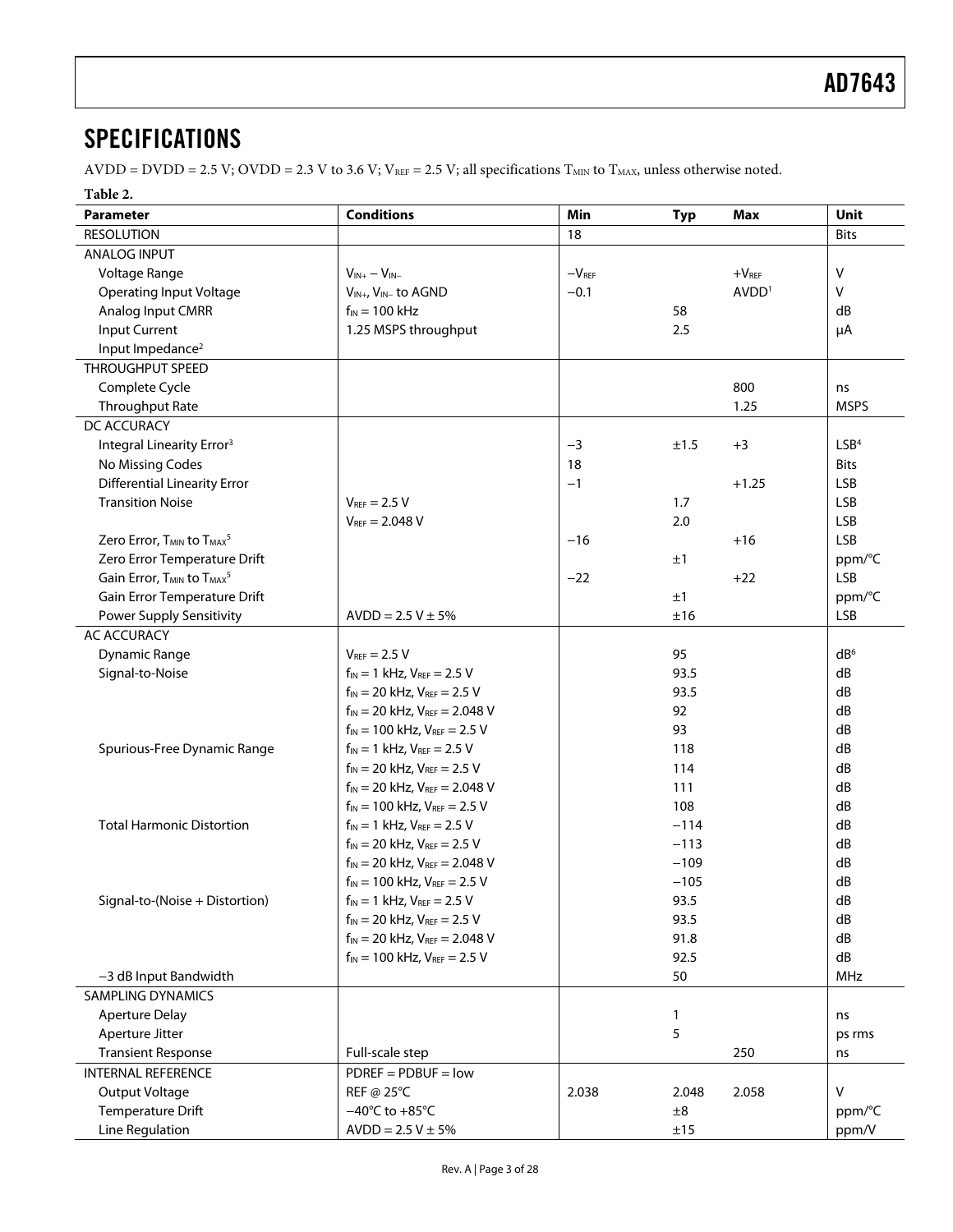<span id="page-3-2"></span><span id="page-3-1"></span>

| <b>Parameter</b>                      | <b>Conditions</b>                    | Min          | <b>Typ</b>     | <b>Max</b>   | <b>Unit</b>  |
|---------------------------------------|--------------------------------------|--------------|----------------|--------------|--------------|
| Turn-On Settling Time                 | $C_{REF} = 10 \mu F$                 |              | 5              |              | ms           |
| <b>REFBUFIN Output Voltage</b>        | REFBUFIN @ 25°C                      |              | 1.19           |              | $\mathsf{V}$ |
| <b>REFBUFIN Output Resistance</b>     |                                      |              | 6.33           |              | $k\Omega$    |
| <b>EXTERNAL REFERENCE</b>             | $PDREF = PDBUF = high$               |              |                |              |              |
| Voltage Range                         | <b>REF</b>                           | 1.8          | 2.5            | $AVDD + 0.1$ | V            |
| <b>Current Drain</b>                  | 1.25 MSPS throughput                 |              | 100            |              | μA           |
| <b>REFERENCE BUFFER</b>               | $PDREF = high, PDBUF = low$          |              |                |              |              |
| REFBUFIN Input Voltage Range          | $REF = 2.048$ V typical              | 1.05         | 1.2            | 1.30         | $\vee$       |
| <b>REFBUFIN Input Current</b>         | $REFBUFIN = 1.2 V$                   |              | $\mathbf{1}$   |              | nA           |
| <b>TEMPERATURE PIN</b>                |                                      |              |                |              |              |
| Voltage Output                        | @ 25°C                               |              | 278            |              | mV           |
| <b>Temperature Sensitivity</b>        |                                      |              | $\mathbf{1}$   |              | mV/°C        |
| <b>Output Resistance</b>              |                                      |              | 4.7            |              | $k\Omega$    |
| <b>DIGITAL INPUTS</b>                 |                                      |              |                |              |              |
| Logic Levels                          |                                      |              |                |              |              |
| $V_{IL}$                              |                                      | $-0.3$       |                | $+0.6$       | $\vee$       |
| V <sub>IH</sub>                       |                                      | 1.7          |                | 5.25         | V            |
| Ιı                                    |                                      | $-1$         |                | $+1$         | μA           |
| Iн                                    |                                      | $-1$         |                | $+1$         | μA           |
| <b>DIGITAL OUTPUTS</b>                |                                      |              |                |              |              |
| Data Format <sup>7</sup>              |                                      |              |                |              |              |
| Pipeline Delay <sup>8</sup>           |                                      |              |                |              |              |
| $V_{OL}$                              | $I_{SINK} = 500 \mu A$               |              |                | 0.4          | V            |
| <b>V<sub>OH</sub></b>                 | $I_{\text{SOWRCE}} = -500 \mu A$     | $OVDD - 0.3$ |                |              | V            |
| <b>POWER SUPPLIES</b>                 |                                      |              |                |              |              |
| Specified Performance                 |                                      |              |                |              |              |
| <b>AVDD</b>                           |                                      | 2.37         | 2.5            | 2.63         | V            |
| <b>DVDD</b>                           |                                      | 2.37         | 2.5            | 2.63         | V            |
| <b>OVDD</b>                           |                                      | $2.30^{9}$   |                | 3.6          | $\vee$       |
| Operating Current <sup>10</sup>       | 1.25 MSPS throughput                 |              |                |              |              |
| AVDD <sup>11</sup>                    | With internal reference              |              | 24             |              | mA           |
| <b>DVDD</b>                           |                                      |              | 1.5            |              | mA           |
| OVDD <sup>12</sup>                    |                                      |              | 0.5            |              | mA           |
| Power Dissipation <sup>10, 11</sup>   |                                      |              |                |              |              |
| With Internal Reference               | 1.25 MSPS throughput                 |              | 65             | 80           | mW           |
| With External Reference               | 1.25 MSPS throughput                 |              | 60             | 75           | mW           |
| In Power-Down Mode <sup>12</sup>      | $PD = high$                          |              | $\overline{2}$ |              | μW           |
| <b>TEMPERATURE RANGE<sup>13</sup></b> |                                      |              |                |              |              |
| <b>Specified Performance</b>          | T <sub>MIN</sub> to T <sub>MAX</sub> | $-40$        |                | $+85$        | °C           |

<span id="page-3-5"></span><span id="page-3-4"></span><span id="page-3-3"></span><span id="page-3-0"></span><sup>1</sup> When using an external reference. With the internal reference, the input range is −0.1 V to V<sub>REF</sub>.<br><sup>2</sup> Se[e Analog Inputs section.](#page-16-1)<br><sup>3</sup> Linearity is tested using endpoints, not best fit.

<sup>4</sup> LSB means least significant bit. With the ±2.048 V input range, 1 LSB is 15.63 μV.<br><sup>5</sup> See Voltage Reference Input section. These specifications do not include the err

 $^5$  See [Voltage Reference Input section.](#page-17-1) These specifications do not include the error contribution from the external reference.<br>6 All specifications in dB are referred to a full-scale input ES. Tested with an input sign

<sup>6</sup> All specifications in dB are referred to a full-scale input FS. Tested with an input signal at 0.5 dB below full-scale, unless otherwise specified.<br><sup>7</sup> Parallel or serial 18-bit

<sup>7</sup> Parallel or serial 18-bit.

<sup>8</sup> Conversion results are available immediately after completed conversion.<br><sup>9</sup> See the Absolute Maximum Batings section

 $9$  See the Absolute Maximum Ratings section.<br><sup>10</sup> Tested in parallel reading mode.

11 With internal reference, PDREF and PDBUF are low; with external reference, PDREF and PDBUF are high.<br><sup>12</sup> With all digital inputs forced to OVDD.

<sup>13</sup> Consult sales for extended temperature range.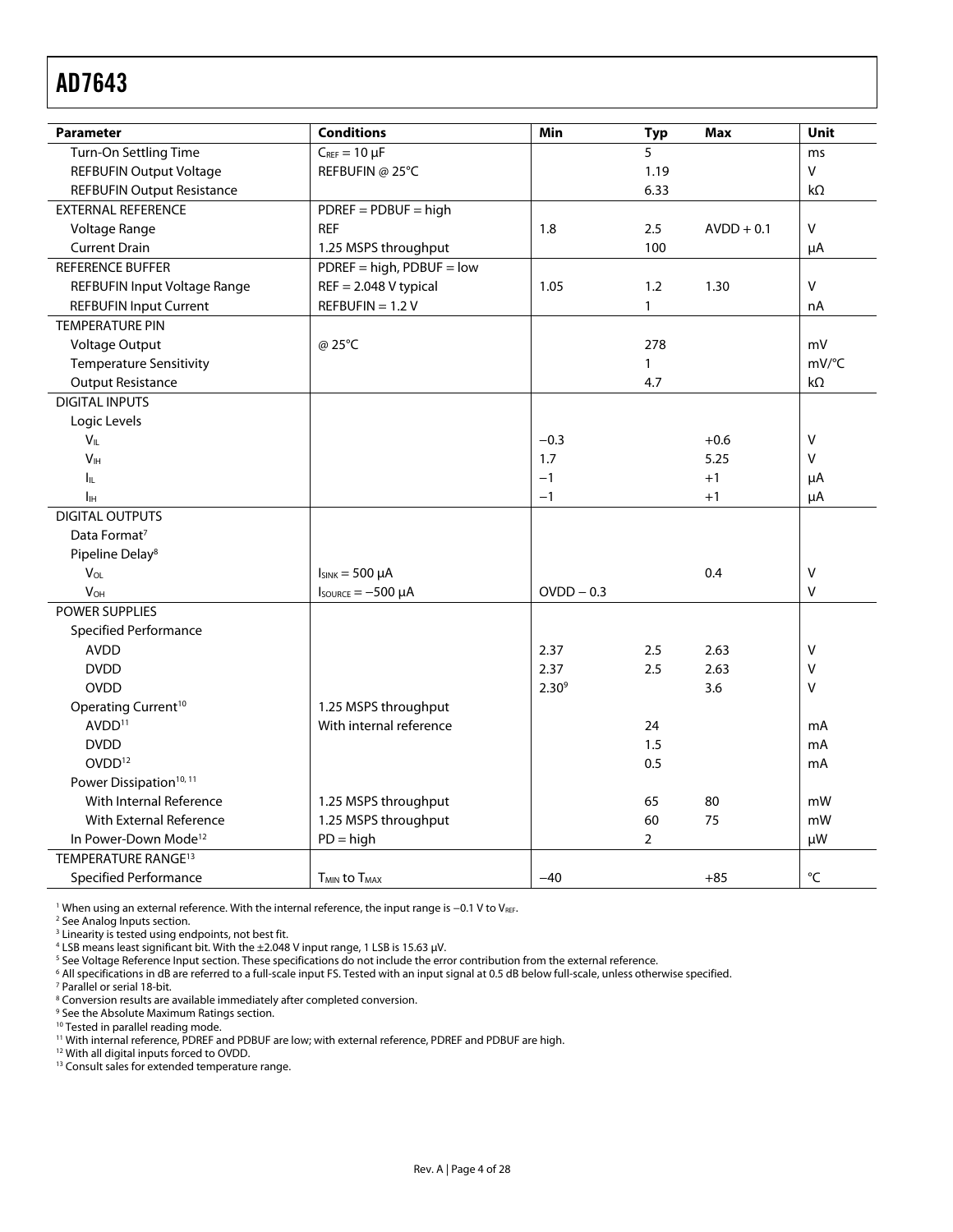## <span id="page-4-0"></span>TIMING SPECIFICATIONS

 $AVDD = DVD = 2.5 V; OVDD = 2.3 V to 3.6 V; V<sub>REF</sub> = 2.5 V; all specifications T<sub>MIN</sub> to T<sub>MAX</sub>, unless otherwise noted.$ 

#### **Table 3.**

<span id="page-4-2"></span><span id="page-4-1"></span>

| Parameter                                                                     | Symbol         | Min            | <b>Typ</b>  | <b>Max</b>      | Unit |
|-------------------------------------------------------------------------------|----------------|----------------|-------------|-----------------|------|
| CONVERSION AND RESET (Refer to Figure 31 and Figure 32)                       |                |                |             |                 |      |
| Convert Pulse Width                                                           | $t_1$          | 15             |             | 70 <sup>1</sup> | ns   |
| <b>Time Between Conversions</b>                                               | t <sub>2</sub> | 800            |             |                 | ns   |
| CNVST Low to BUSY High Delay                                                  | t <sub>3</sub> |                |             | 23              | ns   |
| BUSY High All Modes (Except Master Serial Read After Convert)                 | t <sub>4</sub> |                |             | 550             | ns   |
| <b>Aperture Delay</b>                                                         | t <sub>5</sub> |                | 1           |                 | ns   |
| End of Conversion to BUSY Low Delay                                           | t <sub>6</sub> | 10             |             |                 | ns   |
| <b>Conversion Time</b>                                                        | t <sub>7</sub> |                |             | 550             | ns   |
| <b>Acquisition Time</b>                                                       | t <sub>8</sub> | 250            |             |                 | ns   |
| <b>RESET Pulse Width</b>                                                      | t9             | 15             |             |                 | ns   |
| RESET Low to BUSY High Delay <sup>2</sup>                                     | $t_{38}$       |                | 10          |                 | ns   |
| BUSY High Time from RESET Low <sup>2</sup>                                    | $t_{39}$       |                | 500         |                 | ns   |
| PARALLEL INTERFACE MODES (Refer to Figure 33 to Figure 36)                    |                |                |             |                 |      |
| CNVST Low to Data Valid Delay                                                 | $t_{10}$       |                |             | 550             | ns   |
| Data Valid to BUSY Low Delay                                                  | $t_{11}$       | 2              |             |                 | ns   |
| Bus Access Request to Data Valid                                              | $t_{12}$       |                |             | 20              | ns   |
| <b>Bus Relinquish Time</b>                                                    | $t_{13}$       | $\overline{2}$ |             | 15              | ns   |
| MASTER SERIAL INTERFACE MODES <sup>3</sup> (Refer to Figure 37 and Figure 38) |                |                |             |                 |      |
| CS Low to SYNC Valid Delay                                                    | $t_{14}$       |                |             | 10              | ns   |
| CS Low to Internal SCLK Valid Delay <sup>3</sup>                              | $t_{15}$       |                |             | 10              | ns   |
| CS Low to SDOUT Delay                                                         | $t_{16}$       |                |             | 10              | ns   |
| CNVST Low to SYNC Delay                                                       | $t_{17}$       |                | 135         |                 | ns   |
| SYNC Asserted to SCLK First Edge Delay                                        | $t_{18}$       | 2              |             |                 | ns   |
| Internal SCLK Period <sup>4</sup>                                             | $t_{19}$       | 8              |             | 20              | ns   |
| Internal SCLK High <sup>4</sup>                                               | $t_{20}$       | 2              |             |                 | ns   |
| Internal SCLK Low <sup>4</sup>                                                | $t_{21}$       | 2              |             |                 | ns   |
| SDOUT Valid Setup Time <sup>4</sup>                                           | $t_{22}$       | 1              |             |                 | ns   |
| SDOUT Valid Hold Time <sup>4</sup>                                            | $t_{23}$       | 0              |             |                 | ns   |
| SCLK Last Edge to SYNC Delay <sup>4</sup>                                     | $t_{24}$       | $\mathbf 0$    |             |                 | ns   |
| CS High to SYNC Hi-Z                                                          | $t_{25}$       |                |             | 10              | ns   |
| CS High to Internal SCLK Hi-Z                                                 | $t_{26}$       |                |             | 10              | ns   |
| $\overline{CS}$ High to SDOUT Hi-Z                                            | $t_{27}$       |                |             | 10              | ns   |
| BUSY High in Master Serial Read After Convert <sup>4</sup>                    | $t_{28}$       |                | See Table 4 |                 | ns   |
| CNVST Low to SYNC Asserted Delay                                              | $t_{29}$       |                | 508         |                 | ns   |
| SYNC Deasserted to BUSY Low Delay                                             | $t_{30}$       |                | 13          |                 | ns   |
| SLAVE SERIAL INTERFACE MODES (Refer to Figure 40 and Figure 41)               |                |                |             |                 |      |
| External SCLK Set-Up Time                                                     | $t_{31}$       | 5              |             |                 | ns   |
| External SCLK Active Edge to SDOUT Delay                                      | $t_{32}$       | 1              |             | 8               | ns   |
| SDIN Set-Up Time                                                              | $t_{33}$       | 5              |             |                 | ns   |
| SDIN Hold Time                                                                | $t_{34}$       | 5              |             |                 | ns   |
| <b>External SCLK Period</b>                                                   | $t_{35}$       | 12.5           |             |                 | ns   |
| External SCLK High                                                            | $t_{36}$       | 5              |             |                 | ns   |
| <b>External SCLK Low</b>                                                      | $t_{37}$       | 5              |             |                 | ns   |

<span id="page-4-3"></span>1 See the [Conversion Control section.](#page-19-2) 

<sup>2</sup> See the Digital Interface section and the RESET section. <sup>2</sup> See the Digital Interface section and the RESET section.<br><sup>3</sup> In serial interface modes, the SYNC, SCLK, and SDOUT ti

<sup>3</sup> In serial interface modes, the SYNC, SCLK, and SDOUT timings are defined with a maximum load C<sub>L</sub> of 10 pF; otherwise, the load is 60 pF maximum.<br><sup>4</sup> In serial master read during convert mode. Se[e Table 4 fo](#page-5-1)r serial m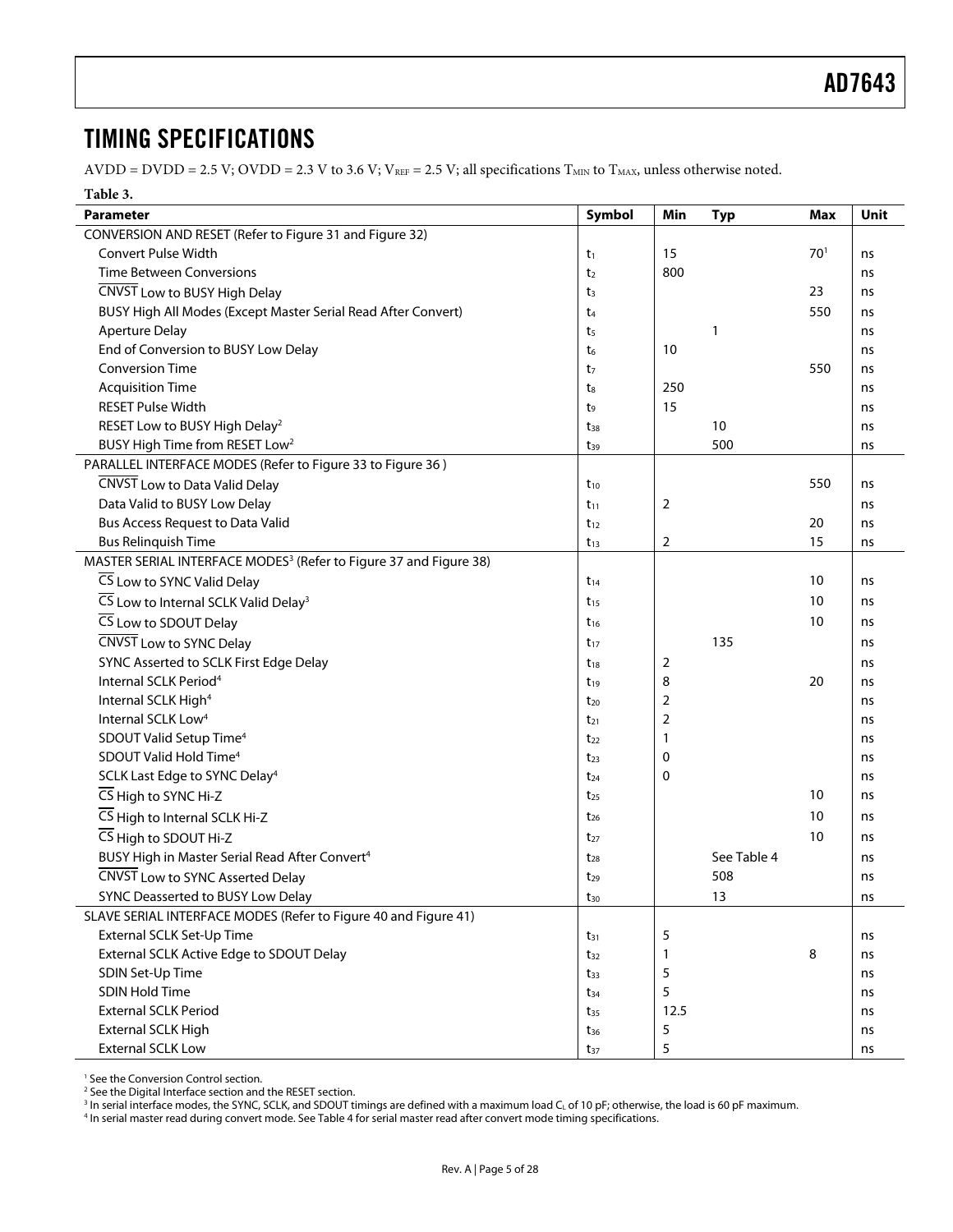<span id="page-5-1"></span>**Table 4. Serial Clock Timings in Master Read After Convert Mode** 

<span id="page-5-0"></span>

| ັ<br>DIVSCLK[1]                       |          | 0    |      |      |      |      |
|---------------------------------------|----------|------|------|------|------|------|
| DIVSCLK[0]                            | Symbol   | 0    |      | 0    |      | Unit |
| SYNC to SCLK First Edge Delay Minimum | $t_{18}$ |      |      |      |      | ns   |
| Internal SCLK Period Minimum          | $t_{19}$ | 8    | 16   | 32   | 64   | ns   |
| Internal SCLK Period Maximum          | $t_{19}$ | 20   | 40   | 70   | 135  | ns   |
| Internal SCLK High Minimum            | $t_{20}$ |      | 8    | 16   | 32   | ns   |
| Internal SCLK Low Minimum             | $t_{21}$ |      | 8    | 16   | 32   | ns   |
| <b>SDOUT Valid Setup Time Minimum</b> | $t_{22}$ |      |      | 5    | 5    | ns   |
| SDOUT Valid Hold Time Minimum         | $t_{23}$ | 0    | 0.5  | 10   | 30   | ns   |
| SCLK Last Edge to SYNC Delay Minimum  | $t_{24}$ | 0    | 0.5  | 9    | 26   | ns   |
| <b>BUSY High Width Maximum</b>        | $t_{28}$ | 0.84 | 1.14 | 1.72 | 2.88 | μs   |



**NOTE IN SERIAL INTERFACE MODES, THE SYNC, SCLK, AND SDOUT TIMING ARE DEFINED WITH A MAXIMUM LOAD CL OF 10pF; OTHERWISE, THE LOAD IS 60pF MAXIMUM.** 06024-002

Figure 2. Load Circuit for Digital Interface Timing, SDOUT, SYNC, and SCLK Outputs,  $C_L = 10$  pF



Figure 3. Voltage Reference Levels for Timing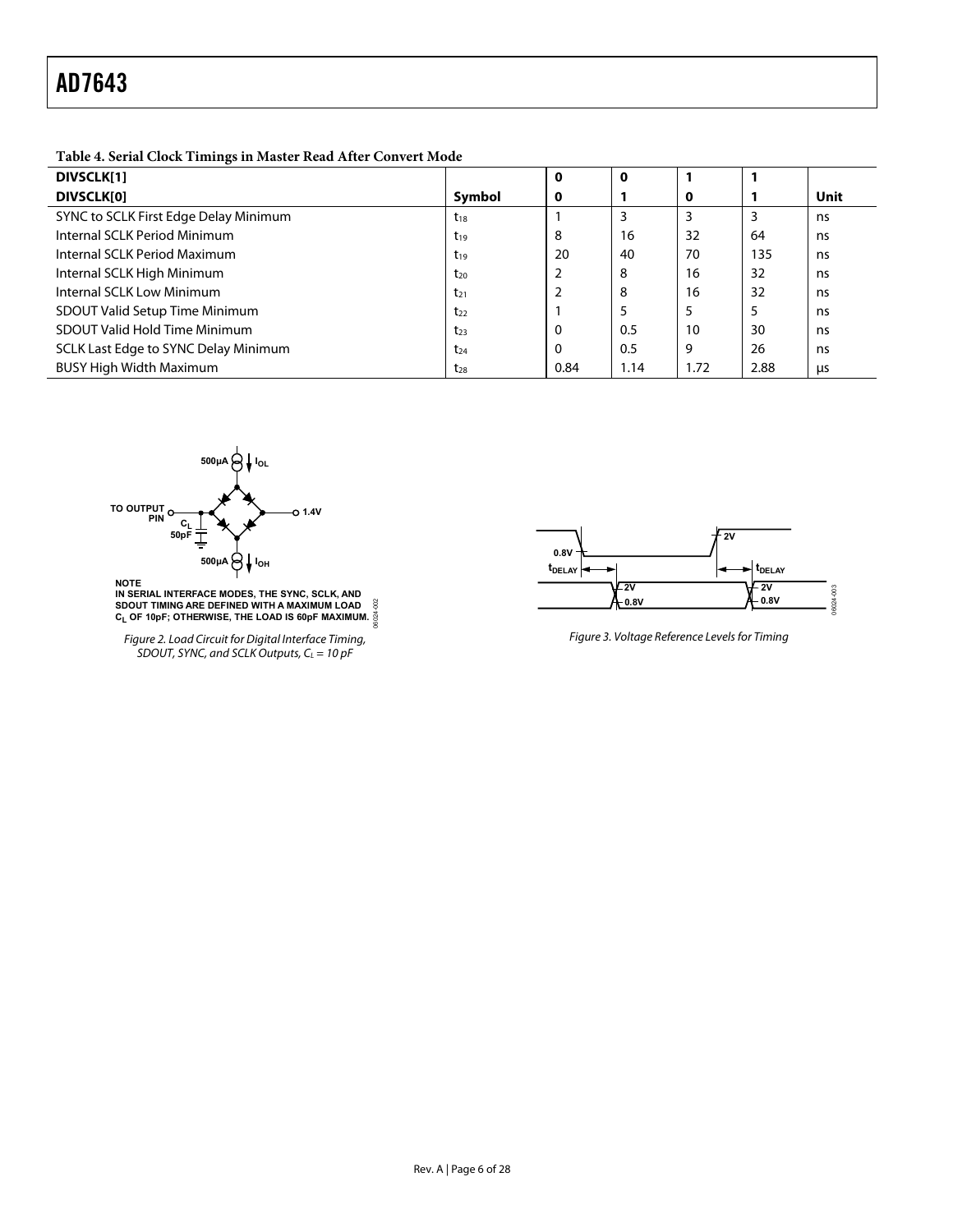## <span id="page-6-1"></span><span id="page-6-0"></span>ABSOLUTE MAXIMUM RATINGS

#### **Table 5.**

| <b>Parameter</b>                               | Rating                              |  |  |  |  |  |  |  |
|------------------------------------------------|-------------------------------------|--|--|--|--|--|--|--|
| Analog Inputs/Outputs                          |                                     |  |  |  |  |  |  |  |
| $IN+$ <sup>1</sup> , IN-, REF, REFBUFIN, TEMP, | $AVDD + 0.3 V$ to                   |  |  |  |  |  |  |  |
| INGND, REFGND to AGND                          | $AGND - 0.3$ V                      |  |  |  |  |  |  |  |
| <b>Ground Voltage Differences</b>              |                                     |  |  |  |  |  |  |  |
| AGND, DGND, OGND                               | $\pm 0.3$ V                         |  |  |  |  |  |  |  |
| Supply Voltages                                |                                     |  |  |  |  |  |  |  |
| AVDD, DVDD                                     | $-0.3$ V to $+2.7$ V                |  |  |  |  |  |  |  |
| <b>OVDD</b>                                    | $-0.3$ V to $+3.8$ V                |  |  |  |  |  |  |  |
| AVDD to DVDD                                   | $+2.8V$                             |  |  |  |  |  |  |  |
| AVDD, DVDD to OVDD                             | $-3.8$ V to $+2.8$ V                |  |  |  |  |  |  |  |
| Digital Inputs                                 | $-0.3$ V to $+5.5$ V                |  |  |  |  |  |  |  |
| PDREF, PDBUF <sup>2</sup>                      | $\pm 20$ mA                         |  |  |  |  |  |  |  |
| Internal Power Dissipation <sup>3</sup>        | 700 mW                              |  |  |  |  |  |  |  |
| Internal Power Dissipation <sup>4</sup>        | 2.5 W                               |  |  |  |  |  |  |  |
| <b>Junction Temperature</b>                    | $125^{\circ}$ C                     |  |  |  |  |  |  |  |
| Storage Temperature Range                      | $-65^{\circ}$ C to $+125^{\circ}$ C |  |  |  |  |  |  |  |

Stresses above those listed under Absolute Maximum Ratings may cause permanent damage to the device. This is a stress rating only; functional operation of the device at these or any other conditions above those indicated in the operational section of this specification is not implied. Exposure to absolute maximum rating conditions for extended periods may affect device reliability.

<span id="page-6-2"></span>1 Se[e Analog Inputs section.](#page-16-1) 

<span id="page-6-3"></span>2 Se[e Voltage Reference Input section.](#page-17-1) 

<span id="page-6-4"></span><sup>3</sup> Specification is for the device in free air:

48-Lead LQFP;  $\theta_{JA} = 91^{\circ}$ C/W,  $\theta_{JC} = 30^{\circ}$ C/W.

<span id="page-6-5"></span><sup>4</sup> Specification is for the device in free air:

48-Lead LFCSP;  $θ<sub>JA</sub> = 26°C/W$ .

## **ESD CAUTION**

ESD (electrostatic discharge) sensitive device. Electrostatic charges as high as 4000 V readily accumulate on the human body and test equipment and can discharge without detection. Although this product features proprietary ESD protection circuitry, permanent damage may occur on devices subjected to high energy electrostatic discharges. Therefore, proper ESD precautions are recommended to avoid performance degradation or loss of functionality.

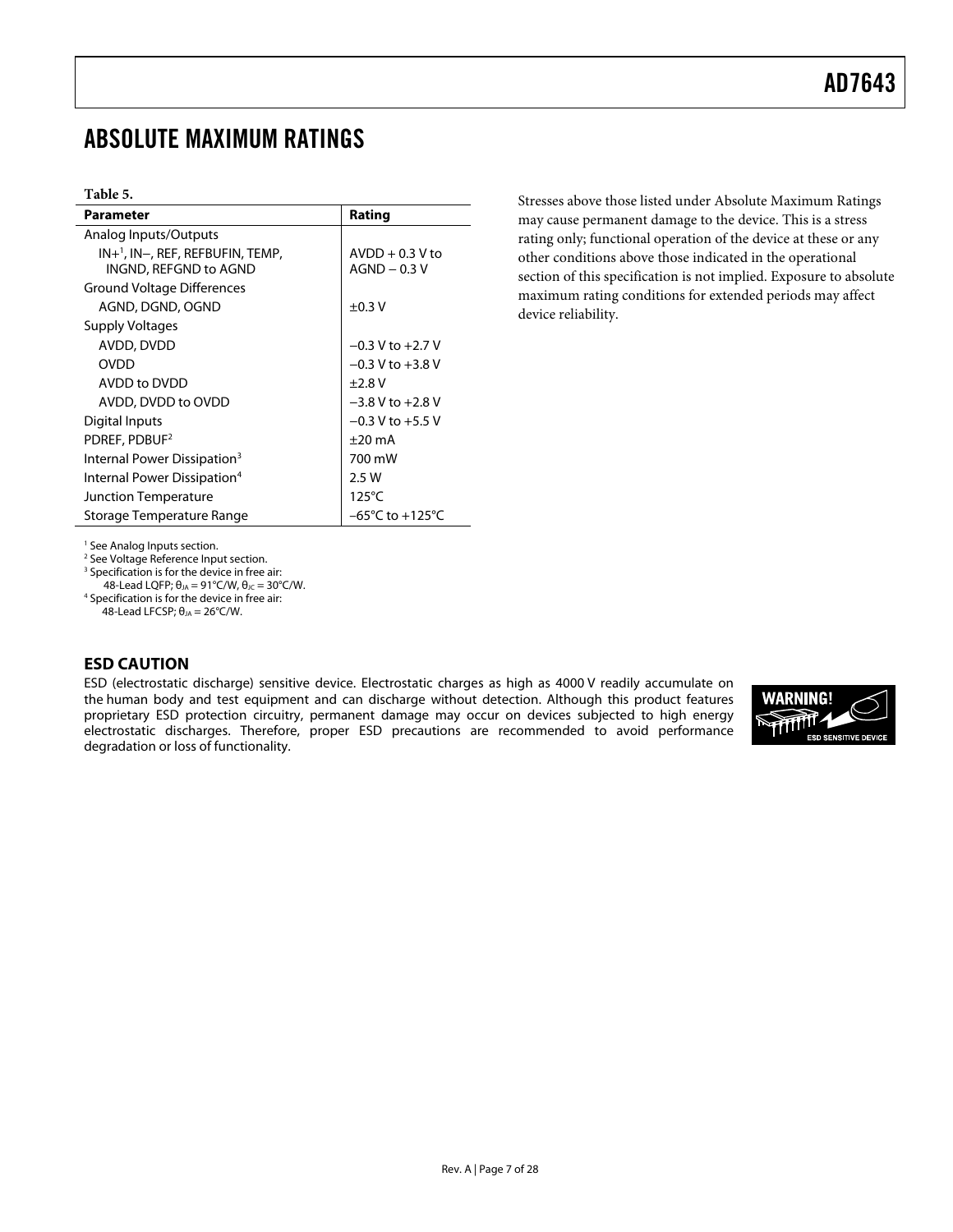## <span id="page-7-0"></span>PIN CONFIGURATION AND FUNCTION DESCRIPTIONS



#### **Table 6. Pin Function Descriptions**

| Pin              |                 |                   |                                                                                                                                                                                                                                                                                                                                                                                                         |                                                                                                                                                                       |              |                                                                                                           |  |  |  |  |
|------------------|-----------------|-------------------|---------------------------------------------------------------------------------------------------------------------------------------------------------------------------------------------------------------------------------------------------------------------------------------------------------------------------------------------------------------------------------------------------------|-----------------------------------------------------------------------------------------------------------------------------------------------------------------------|--------------|-----------------------------------------------------------------------------------------------------------|--|--|--|--|
| No.              | <b>Mnemonic</b> | Type <sup>1</sup> | <b>Description</b>                                                                                                                                                                                                                                                                                                                                                                                      |                                                                                                                                                                       |              |                                                                                                           |  |  |  |  |
| 1, 36,<br>41, 42 | <b>AGND</b>     | P                 | Analog Power Ground Pin.                                                                                                                                                                                                                                                                                                                                                                                |                                                                                                                                                                       |              |                                                                                                           |  |  |  |  |
| 2,44             | <b>AVDD</b>     | P                 | Input Analog Power Pins. Nominally 2.5 V.                                                                                                                                                                                                                                                                                                                                                               |                                                                                                                                                                       |              |                                                                                                           |  |  |  |  |
| 3, 4             | MODE[0:1]       | DI                | Data Output Interface Mode Selection.                                                                                                                                                                                                                                                                                                                                                                   |                                                                                                                                                                       |              |                                                                                                           |  |  |  |  |
|                  |                 |                   | <b>Interface MODE#</b>                                                                                                                                                                                                                                                                                                                                                                                  | MODE1                                                                                                                                                                 | <b>MODE0</b> | <b>Description</b>                                                                                        |  |  |  |  |
|                  |                 |                   | 0                                                                                                                                                                                                                                                                                                                                                                                                       | $\mathbf{0}$                                                                                                                                                          | O            | 18-bit interface                                                                                          |  |  |  |  |
|                  |                 |                   |                                                                                                                                                                                                                                                                                                                                                                                                         | 0                                                                                                                                                                     |              | 16-bit interface                                                                                          |  |  |  |  |
|                  |                 |                   | 2                                                                                                                                                                                                                                                                                                                                                                                                       |                                                                                                                                                                       | O            | 8-bit (byte) interface                                                                                    |  |  |  |  |
|                  |                 |                   | 3                                                                                                                                                                                                                                                                                                                                                                                                       |                                                                                                                                                                       |              | Serial interface                                                                                          |  |  |  |  |
| 5                | DO/OB/2C        | DI/O              | When MODE[1:0] = 0 (18-bit interface mode), this pin is Bit 0 of the parallel port data output bus<br>and the data coding is straight binary. In all other modes, this pin allows the choice of straight<br>binary/twos complement. When OB/2C is high, the digital output is straight binary; when low,<br>the MSB is inverted resulting in a twos complement output from its internal shift register. |                                                                                                                                                                       |              |                                                                                                           |  |  |  |  |
| 6, 7             | <b>DGND</b>     | P                 | Connect to Digital Ground.                                                                                                                                                                                                                                                                                                                                                                              |                                                                                                                                                                       |              |                                                                                                           |  |  |  |  |
| 8                | D1/AO           | DI/O              | When MODE[1:0] = 0, this pin is Bit 1 of the parallel port data output bus. In all other modes, this<br>input pin controls the form in which data is output as shown in Table 7.                                                                                                                                                                                                                        |                                                                                                                                                                       |              |                                                                                                           |  |  |  |  |
| 9                | D2/A1           | DI/O              | When $MODE[1:0] = 0$ , this pin is Bit 2 of the parallel port data output bus.                                                                                                                                                                                                                                                                                                                          |                                                                                                                                                                       |              |                                                                                                           |  |  |  |  |
|                  |                 |                   |                                                                                                                                                                                                                                                                                                                                                                                                         |                                                                                                                                                                       |              | When MODE $[1:0] = 1$ or 2, this input pin controls the form in which data is output as shown in Table 7. |  |  |  |  |
| 10               | D <sub>3</sub>  | DO                |                                                                                                                                                                                                                                                                                                                                                                                                         | When $MODE[1:0] = 0$ , 1, or 2, this output is used as Bit 3 of the parallel port data output bus.<br>This pin is always an output, regardless of the interface mode. |              |                                                                                                           |  |  |  |  |
| 11, 12           | D[4:5]          | DI/O              |                                                                                                                                                                                                                                                                                                                                                                                                         |                                                                                                                                                                       |              | When MODE[1:0] = 0, 1, or 2, these pins are Bit 4 and Bit 5 of the parallel port data output bus.         |  |  |  |  |
|                  | or DIVSCLK[0:1] |                   | When MODE[1:0] = 3 (serial mode), serial clock division selection. When using serial master read<br>after convert mode (EXT/INT = low, RDC/SDIN = low), these inputs can be used to slow down the<br>internally generated serial clock that clocks the data output. In other serial modes, these pins are<br>high impedance outputs.                                                                    |                                                                                                                                                                       |              |                                                                                                           |  |  |  |  |
| 13               | D <sub>6</sub>  | DI/O              | When $MODE[1:0] = 0$ , 1, or 2, this output is used as Bit 6 of the parallel port data output bus.                                                                                                                                                                                                                                                                                                      |                                                                                                                                                                       |              |                                                                                                           |  |  |  |  |
|                  | or EXT/INT      |                   | When $MODE[1:0] = 3$ (serial mode), serial clock source select. This input is used to select the<br>internally generated (master) or external (slave) serial data clock.                                                                                                                                                                                                                                |                                                                                                                                                                       |              |                                                                                                           |  |  |  |  |
|                  |                 |                   | When $EXT/INT = low$ , master mode. The internal serial clock is selected on SCLK output.                                                                                                                                                                                                                                                                                                               |                                                                                                                                                                       |              |                                                                                                           |  |  |  |  |
|                  |                 |                   | gated by $\overline{\text{CS}}$ , connected to the SCLK input.                                                                                                                                                                                                                                                                                                                                          |                                                                                                                                                                       |              | When $EXT/INT$ = high, slave mode. The output data is synchronized to an external clock signal,           |  |  |  |  |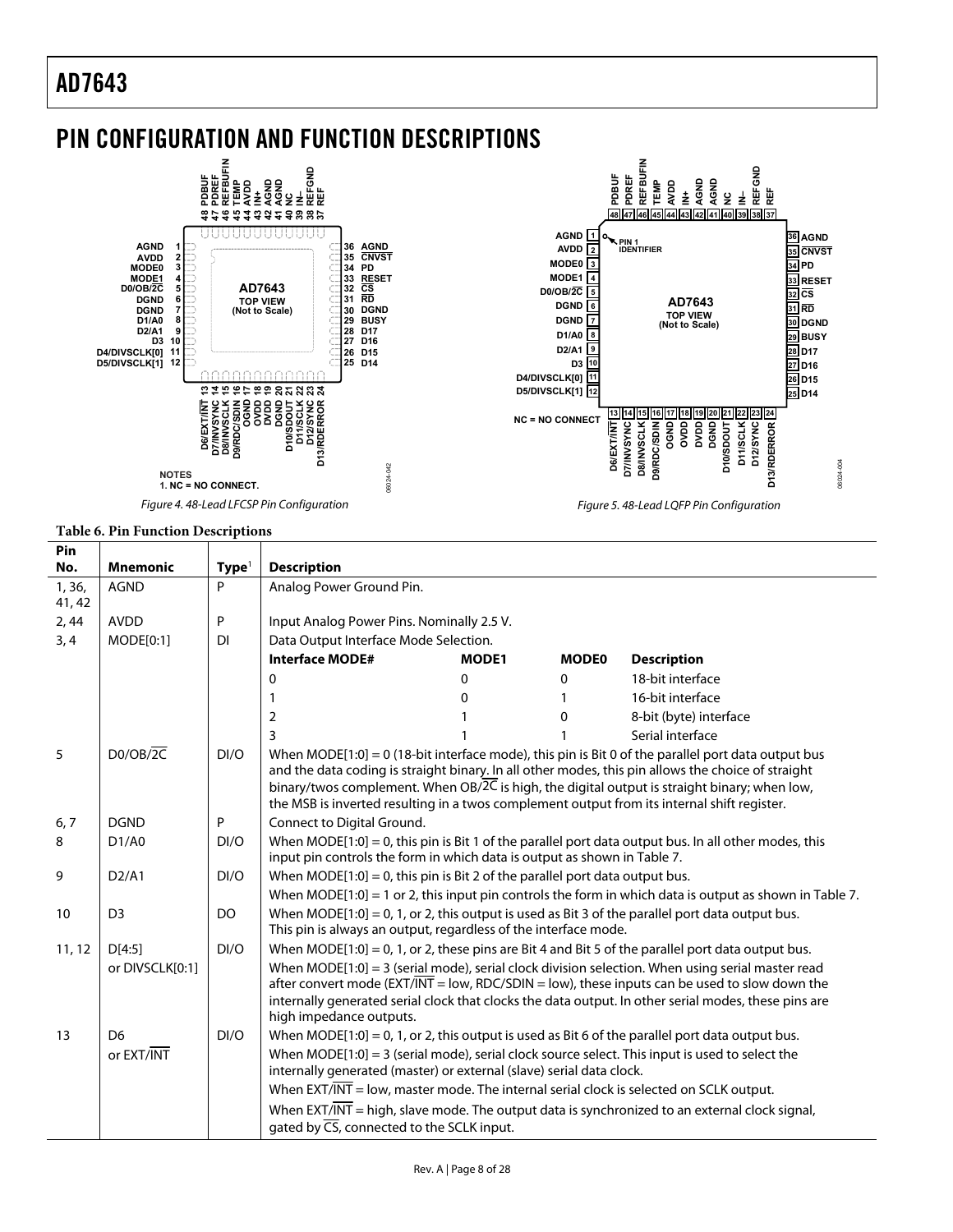| Pin           |                 |                   |                                                                                                                                                                                                                                                                                                                                                          |
|---------------|-----------------|-------------------|----------------------------------------------------------------------------------------------------------------------------------------------------------------------------------------------------------------------------------------------------------------------------------------------------------------------------------------------------------|
| No.           | <b>Mnemonic</b> | Type <sup>1</sup> | <b>Description</b>                                                                                                                                                                                                                                                                                                                                       |
| 14            | D7              | DI/O              | When MODE $[1:0] = 0$ , 1, or 2, this output is used as Bit 7 of the parallel port data output bus.                                                                                                                                                                                                                                                      |
|               | or INVSYNC      |                   | When MODE[1:0] = 3 (serial mode), invert sync select. In serial master mode (EXT/INT = low), this<br>input is used to select the active state of the SYNC signal.                                                                                                                                                                                        |
|               |                 |                   | When INVSYNC = low, SYNC is active high.                                                                                                                                                                                                                                                                                                                 |
|               |                 |                   | When INVSYNC = high, SYNC is active low.                                                                                                                                                                                                                                                                                                                 |
| 15            | D <sub>8</sub>  | DI/O              | When MODE[1:0] = 0, 1, or 2, this output is used as Bit 8 of the parallel port data output bus.                                                                                                                                                                                                                                                          |
|               | or INVSCLK      |                   | When $MODE[1:0] = 3$ (serial mode), invert SCLK select. In all serial modes, this input is used to<br>invert the SCLK signal.                                                                                                                                                                                                                            |
| 16            | D <sub>9</sub>  | DI/O              | When $MODE[1:0] = 0$ , 1, or 2, this output is used as bit 9 of the parallel port data output bus.                                                                                                                                                                                                                                                       |
|               | or RDC          |                   | When MODE[1:0] = 3 (serial mode), read during convert. When using serial master mode<br>(EXT/INT = low), RDC is used to select the read mode.                                                                                                                                                                                                            |
|               |                 |                   | When RDC = high, the previous conversion result is output on SDOUT during conversion and<br>the period of SCLK changes (see the Master Serial Interface section).                                                                                                                                                                                        |
|               |                 |                   | When RDC = low (read after convert), the current result can be output on SDOUT only when<br>the conversion is complete.                                                                                                                                                                                                                                  |
|               | or SDIN         |                   | When MODE[1:0] = 3 (serial mode), serial data in. When using serial slave mode (EXT/INT = high),                                                                                                                                                                                                                                                         |
|               |                 |                   | SDIN could be used as a data input to daisy-chain the conversion results from two or more ADCs<br>onto a single SDOUT line. The digital data level on SDIN is output on SDOUT with a delay of 18 SCLK<br>periods after the initiation of the read sequence.                                                                                              |
| 17            | <b>OGND</b>     | Ρ                 | Input/Output Interface Digital Power Ground.                                                                                                                                                                                                                                                                                                             |
| 18            | <b>OVDD</b>     | P                 | Input/Output Interface Digital Power. Nominally at the same supply as the supply of the<br>host interface (2.5 V or 3 V).                                                                                                                                                                                                                                |
| 19            | <b>DVDD</b>     | P                 | Digital Power. Nominally at 2.5 V.                                                                                                                                                                                                                                                                                                                       |
| 20            | <b>DGND</b>     | P                 | Digital Power Ground.                                                                                                                                                                                                                                                                                                                                    |
| 21            | D <sub>10</sub> | DO                | When $MODE[1:0] = 0$ , 1, or 2, this output is used as Bit 10 of the parallel port data output bus.                                                                                                                                                                                                                                                      |
|               | or SDOUT        |                   | When MODE[1:0] = 3 (serial mode), serial data output. In serial mode, this pin is used as the serial<br>data output synchronized to SCLK. Conversion results are stored in an on-chip register. The AD7643<br>provides the conversion result, MSB first, from its internal shift register. The data format is<br>determined by the logic level of OB/2C. |
|               |                 |                   | In master mode, $EXT/INT = low$ . SDOUT is valid on both edges of SCLK.                                                                                                                                                                                                                                                                                  |
|               |                 |                   | In slave mode, $EXT/INT = high$ :                                                                                                                                                                                                                                                                                                                        |
|               |                 |                   | When INVSCLK = low, SDOUT is updated on SCLK rising edge and valid on the next falling edge.                                                                                                                                                                                                                                                             |
|               |                 |                   | When INVSCLK = high, SDOUT is updated on SCLK falling edge and valid on the next rising edge.                                                                                                                                                                                                                                                            |
| 22            | D11             | DI/O              | When MODE $[1:0] = 0$ , 1, or 2, this output is used as Bit 11 of the parallel port data output bus.                                                                                                                                                                                                                                                     |
|               | or SCLK         |                   | When $MODE[1:0] = 3$ (serial mode), serial clock. In all serial modes, this pin is used as the serial<br>data clock input or output, depending upon the logic state of the EXT/INT pin. The active edge<br>where the data SDOUT is updated depends on the logic state of the INVSCLK pin.                                                                |
| 23            | D <sub>12</sub> | DO                | When MODE[1:0] = 0, 1, or 2, this output is used as Bit 12 of the parallel port data output bus.                                                                                                                                                                                                                                                         |
|               | or SYNC         |                   | When MODE[1:0] = 3 (serial mode), frame synchronization. In serial master mode (EXT/INT= low),<br>this output is used as a digital output frame synchronization for use with the internal data clock.                                                                                                                                                    |
|               |                 |                   | When a read sequence is initiated and INVSYNC = low, SYNC is driven high and remains high<br>while SDOUT output is valid.                                                                                                                                                                                                                                |
|               |                 |                   | When a read sequence is initiated and INVSYNC = high, SYNC is driven low and remains low<br>while SDOUT output is valid.                                                                                                                                                                                                                                 |
| 24            | D <sub>13</sub> | DO                | When $MODE[1:0] = 0$ , 1, or 2, this output is used as Bit 13 of the parallel port data output bus.                                                                                                                                                                                                                                                      |
|               | or RDERROR      |                   | When MODE[1:0] = 3 (serial mode), read error. In serial slave mode (EXT/INT = high), this output<br>is used as an incomplete read error flag. If a data read is started and not completed when the<br>current conversion is complete, the current data is lost and RDERROR is pulsed high.                                                               |
| $25$ to<br>28 | D[14:17]        | DO                | Bit 14 to Bit 17 of the Parallel Port Data Output Bus. These pins are always outputs, regardless of<br>the interface mode.                                                                                                                                                                                                                               |
| 29            | <b>BUSY</b>     | DO                | Busy Output. Transitions high when a conversion is started and remains high until the conversion<br>is complete and the data is latched into the on-chip shift register. The falling edge of BUSY can be<br>used as a data-ready clock signal.                                                                                                           |
| 30            | <b>DGND</b>     | P                 | Digital Power Ground.                                                                                                                                                                                                                                                                                                                                    |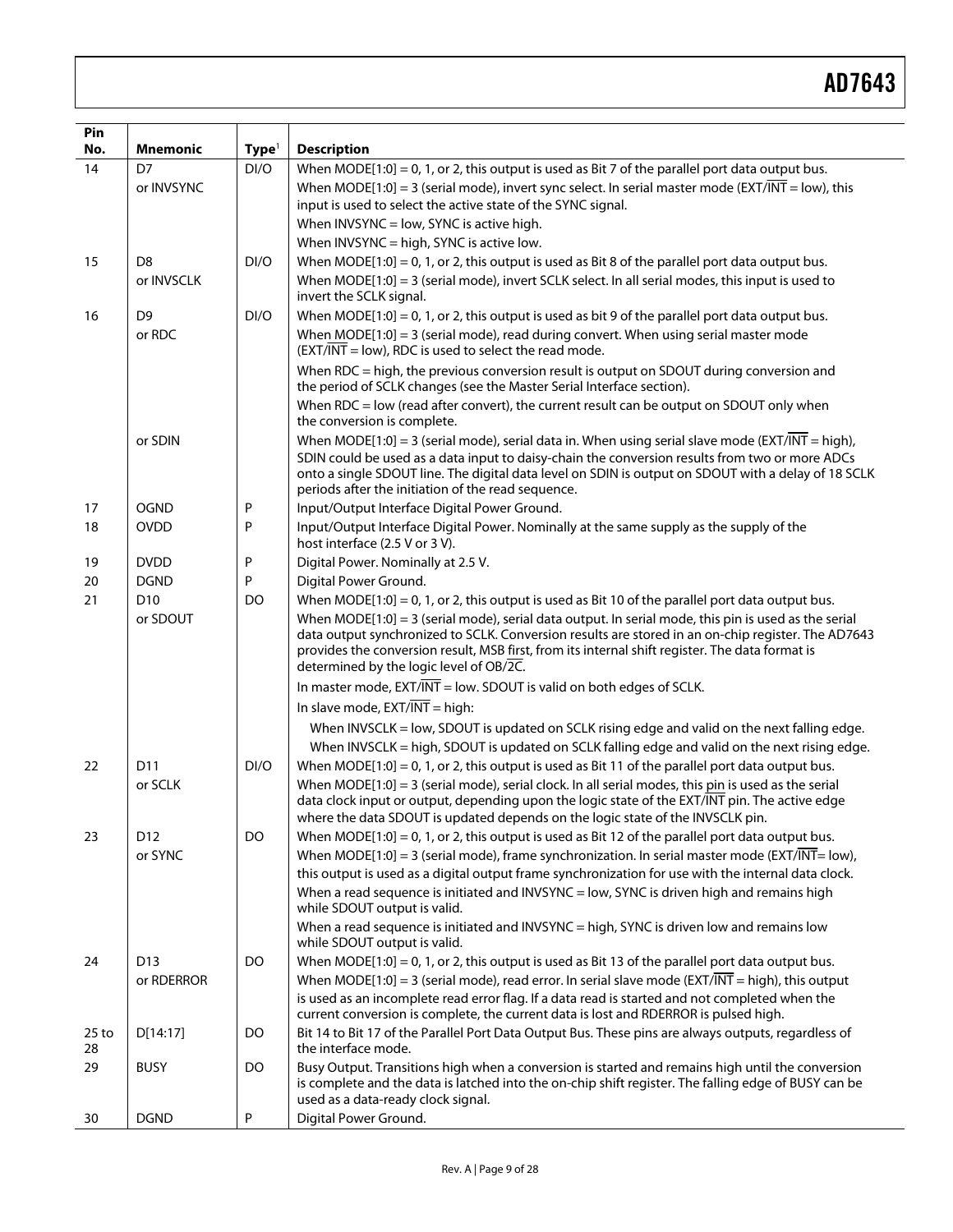<span id="page-9-2"></span><span id="page-9-0"></span>

| Pin |                        |                   |                                                                                                                                                                                                                                                                           |
|-----|------------------------|-------------------|---------------------------------------------------------------------------------------------------------------------------------------------------------------------------------------------------------------------------------------------------------------------------|
| No. | <b>Mnemonic</b>        | Type <sup>1</sup> | <b>Description</b>                                                                                                                                                                                                                                                        |
| 31  | $\overline{RD}$        | DI                | Read Data. When $\overline{CS}$ and $\overline{RD}$ are both low, the interface parallel or serial output bus is enabled.                                                                                                                                                 |
| 32  | $\overline{\text{CS}}$ | <b>DI</b>         | Chip Select. When $\overline{CS}$ and $\overline{RD}$ are both low, the interface parallel or serial output bus is enabled.                                                                                                                                               |
|     |                        |                   | CS is also used to gate the external clock in slave serial mode.                                                                                                                                                                                                          |
| 33  | <b>RESET</b>           | <b>DI</b>         | Reset Input. When high, resets the AD7643. Current conversion, if any, is aborted. Falling edge of<br>RESET enables the calibration mode indicated by pulsing BUSY high. Refer to the Digital Interface<br>section. If not used, this pin can be tied to DGND.            |
| 34  | PD                     | <b>DI</b>         | Power-Down Input. When high, powers down the ADC. Power consumption is reduced and<br>conversions are inhibited after the current one is completed.                                                                                                                       |
| 35  | <b>CNVST</b>           | <b>DI</b>         | Conversion Start. A falling edge on CNVST puts the internal sample-and-hold into the hold state                                                                                                                                                                           |
|     |                        |                   | and initiates a conversion.                                                                                                                                                                                                                                               |
| 37  | <b>REF</b>             | Al/O              | Reference Output/Input.                                                                                                                                                                                                                                                   |
|     |                        |                   | When PDREF/PDBUF = low, the internal reference and buffer are enabled producing 2.048 V on this pin.                                                                                                                                                                      |
|     |                        |                   | When PDREF/PDBUF = high, the internal reference and buffer are disabled allowing an externally<br>supplied voltage reference up to AVDD volts. Decoupling is required with or without the internal<br>reference and buffer. Refer to the Voltage Reference Input section. |
| 38  | <b>REFGND</b>          | AI                | Reference Input Analog Ground.                                                                                                                                                                                                                                            |
| 39  | $IN -$                 | AI                | Differential Negative Analog Input.                                                                                                                                                                                                                                       |
| 40  | <b>NC</b>              |                   | No Connect.                                                                                                                                                                                                                                                               |
| 43  | $IN +$                 | AI                | Differential Positive Analog Input.                                                                                                                                                                                                                                       |
| 45  | <b>TEMP</b>            | AO                | Temperature Sensor Analog Output. Normally, 278 mV @ 25°C with a temperature coefficient<br>of 1 mV/°C. This pin can be used to measure the temperature of the AD7643. See the<br>Temperature Sensor section.                                                             |
| 46  | <b>REFBUFIN</b>        | AI/O              | Internal Reference Output/Reference Buffer Input.                                                                                                                                                                                                                         |
|     |                        |                   | When PDREF/PDBUF = low, the internal reference and buffer are enabled producing the 1.2 V (typical)<br>band gap output on this pin, which needs external decoupling. The internal fixed gain reference<br>buffer uses this to produce 2.048 V on the REF pin.             |
|     |                        |                   | When using an external reference with the internal reference buffer (PDBUF = low, PDREF = high),<br>applying 1.2 V on this pin produces 2.048 V on the REF pin. Refer to the Voltage Reference Input section.                                                             |
| 47  | <b>PDREF</b>           | <b>DI</b>         | Internal Reference Power-Down Input.                                                                                                                                                                                                                                      |
|     |                        |                   | When low, the internal reference is enabled.                                                                                                                                                                                                                              |
|     |                        |                   | When high, the internal reference is powered down and an external reference must been used.                                                                                                                                                                               |
| 48  | <b>PDBUF</b>           | <b>DI</b>         | Internal Reference Buffer Power-Down Input.                                                                                                                                                                                                                               |
|     |                        |                   | When low, the buffer is enabled (must be low when using internal reference).                                                                                                                                                                                              |
|     |                        |                   | When high, the buffer is powered down.                                                                                                                                                                                                                                    |

 $^{\rm 1}$  AI = analog input; AI/O = bidirectional analog; AO = analog output; DI = digital input; DI/O = bidirectional digital; DO = digital output; P = power.

<span id="page-9-1"></span>

| <b>MODE</b>    | <b>MODE1</b> | <b>MODE0</b> | $D0/OB/\overline{2C}$ | <b>D1/A0</b> | D2/A1    | D[3]     | D[4:9]    | D[10:11]  | D[12:15]         | D[16:17]  | <b>Description</b> |
|----------------|--------------|--------------|-----------------------|--------------|----------|----------|-----------|-----------|------------------|-----------|--------------------|
| $\overline{0}$ | 0            | $\mathbf 0$  | R[0]                  | R[1]         | R[2]     | R[3]     | R[4:9]    | R[10:11]  | R[12:15]         | R[16:17]  | 18-Bit Parallel    |
|                | $\mathbf 0$  |              | OB/2C                 | $A0 = 0$     | R[2]     | R[3]     | R[4:9]    | R[10:11]  | R[12:15]         | R[16:17]  | 16-Bit High Word   |
|                | 0            |              | $OB/\overline{2C}$    | $A0 = 1$     | R[0]     | R[1]     | All Zeros |           |                  |           | 16-Bit Low Word    |
|                |              | $\Omega$     | $OB/\overline{2C}$    | $A0 = 0$     | $A1 = 0$ |          | All Hi-Z  | R[10:11]  | R[12:15]         | R[16:17]  | 8-Bit High Byte    |
|                |              | $\Omega$     | $OB/\overline{2C}$    | $A0 = 0$     | $A1 = 1$ |          | All Hi-Z  | R[2:3]    | R[4:7]           | R[8:9]    | 8-Bit Mid Byte     |
|                |              | $\Omega$     | $OB/\overline{2C}$    | $A0 = 7$     | $A1 = 0$ |          | All Hi-Z  | R[0:1]    |                  | All Zeros | 8-Bit Low Byte     |
|                |              | $\mathbf 0$  | $OB/\overline{2C}$    | $A0 = 1$     | $A1 = 1$ | All Hi-Z |           | All Zeros |                  | R[0:1]    | 8-Bit Low Byte     |
|                |              |              | $OB/\overline{2C}$    |              | All Hi-Z |          |           |           | Serial Interface |           | Serial Interface   |

## **Table 7. Data Bus Interface Definition**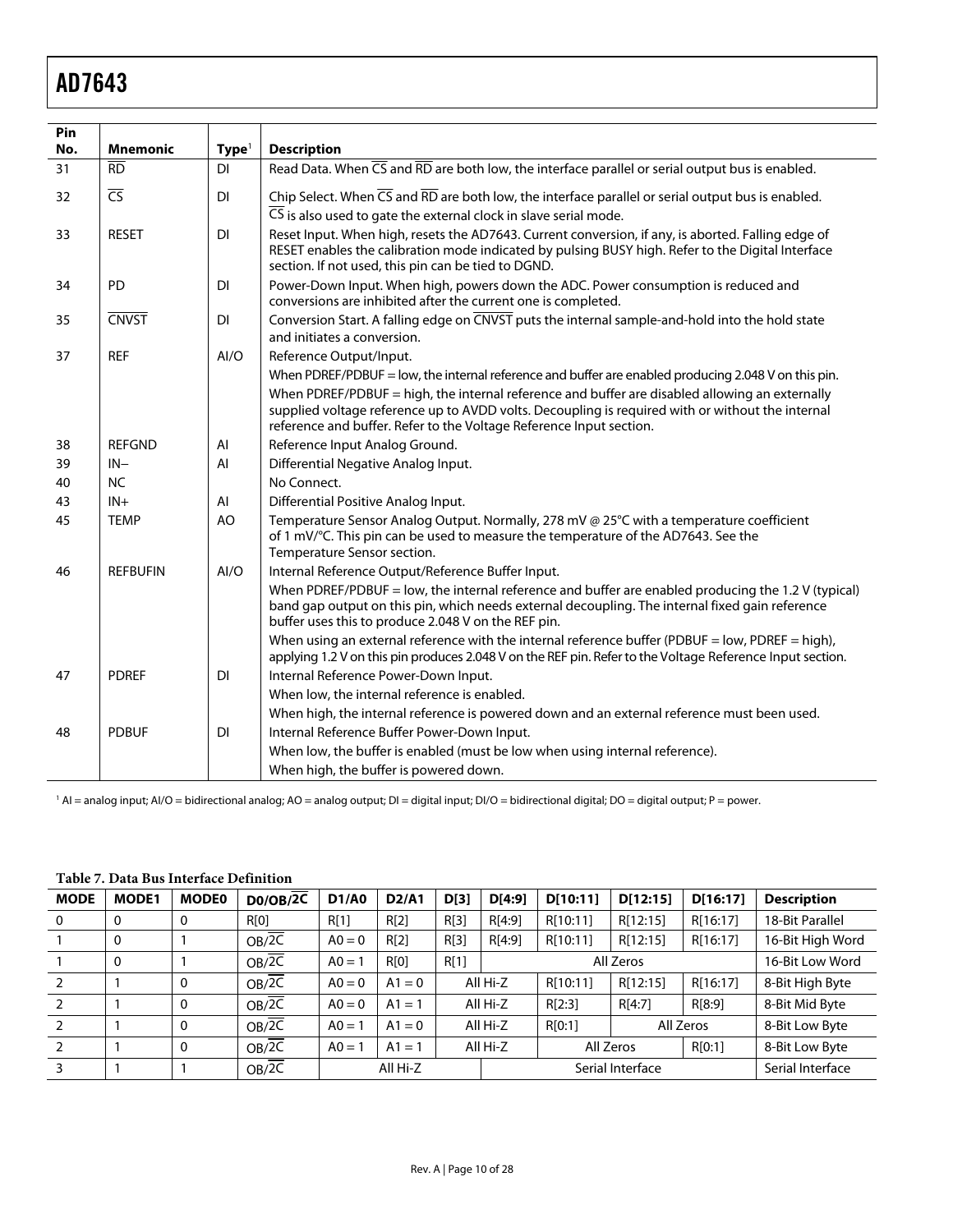## <span id="page-10-0"></span>**TERMINOLOGY**

### **Integral Nonlinearity Error (INL)**

Linearity error refers to the deviation of each individual code from a line drawn from negative full scale through positive full scale. The point used as negative full scale occurs ½ LSB before the first code transition. Positive full scale is defined as a level 1½ LSB beyond the last code transition. The deviation is measured from the middle of each code to the true straight line.

### **Differential Nonlinearity Error (DNL)**

In an ideal ADC, code transitions are 1 LSB apart. Differential nonlinearity is the maximum deviation from this ideal value. It is often specified in terms of resolution for which no missing codes are guaranteed.

### **Gain Error**

The first transition (from 000…00 to 000…01) should occur for an analog voltage ½ LSB above the nominal negative full scale (−2.0479922 V for the ±2.048 V range). The last transition (from 111…10 to 111…11) should occur for an analog voltage 1½ LSB below the nominal full scale (+2.0479766 V for the ±2.048 V range). The gain error is the deviation of the difference between the actual level of the last transition and the actual level of the first transition from the difference between the ideal levels.

### **Zero Error**

The zero error is the difference between the ideal midscale input voltage (0 V) and the actual voltage producing the midscale output code.

### **Dynamic Range**

It is the ratio of the rms value of the full scale to the rms noise measured with the inputs shorted together. The value for dynamic range is expressed in decibels.

### **Signal-to-Noise Ratio (SNR)**

SNR is the ratio of the rms value of the actual input signal to the rms sum of all other spectral components below the Nyquist frequency, excluding harmonics and dc. The value for SNR is expressed in decibels.

### **Total Harmonic Distortion (THD)**

THD is the ratio of the rms sum of the first five harmonic components to the rms value of a full-scale input signal and is expressed in decibels.

### **Signal to (Noise + Distortion) Ratio (SINAD)**

SINAD is the ratio of the rms value of the actual input signal to the rms sum of all other spectral components below the Nyquist frequency, including harmonics but excluding dc. The value for SINAD is expressed in decibels.

### **Spurious-Free Dynamic Range (SFDR)**

The difference, in decibels (dB), between the rms amplitude of the input signal and the peak spurious signal.

### **Effective Number of Bits (ENOB)**

ENOB is a measurement of the resolution with a sine wave input. It is related to SINAD and is expressed in bits by

 $ENOB = [(SINAD<sub>dB</sub> - 1.76)/6.02]$ 

### **Aperture Delay**

Aperture delay is a measure of the acquisition performance and is measured from the falling edge of the CNVST input to when the input signal is held for a conversion.

### **Transient Response**

The time required for the AD7643 to achieve its rated accuracy after a full-scale step function is applied to its input.

### **Reference Voltage Temperature Coefficient**

It is derived from the typical shift of output voltage at 25°C on a sample of parts maximum and minimum reference output voltage ( $V_{REF}$ ) measured at  $T_{MIN}$ ,  $T(25^{\circ}C)$ , and  $T_{MAX}$ . It is expressed in ppm/°C using

$$
TCV_{REF}\left(\text{ppm/}^{\circ}\text{C}\right) = \frac{V_{REF}\left(Max\right) - V_{REF}\left(Min\right)}{V_{REF}\left(25^{\circ}\text{C}\right) \times \left(T_{MAX} - T_{MIN}\right)} \times 10^{6}
$$

where:

 $V_{REF}(Max) =$  Maximum  $V_{REF}$  at  $T_{MIN}$ ,  $T(25^{\circ}C)$ , or  $T_{MAX}$  $V_{REF}(Min) =$  Minimum  $V_{REF}$  at  $T_{MIN}$ ,  $T(25^{\circ}C)$ , or  $T_{MAX}$  $V_{REF}$  (25°C) =  $V_{REF}$  at 25°C  $T_{MAX} = +85$ °C  $T_{MIN} = -40$ °C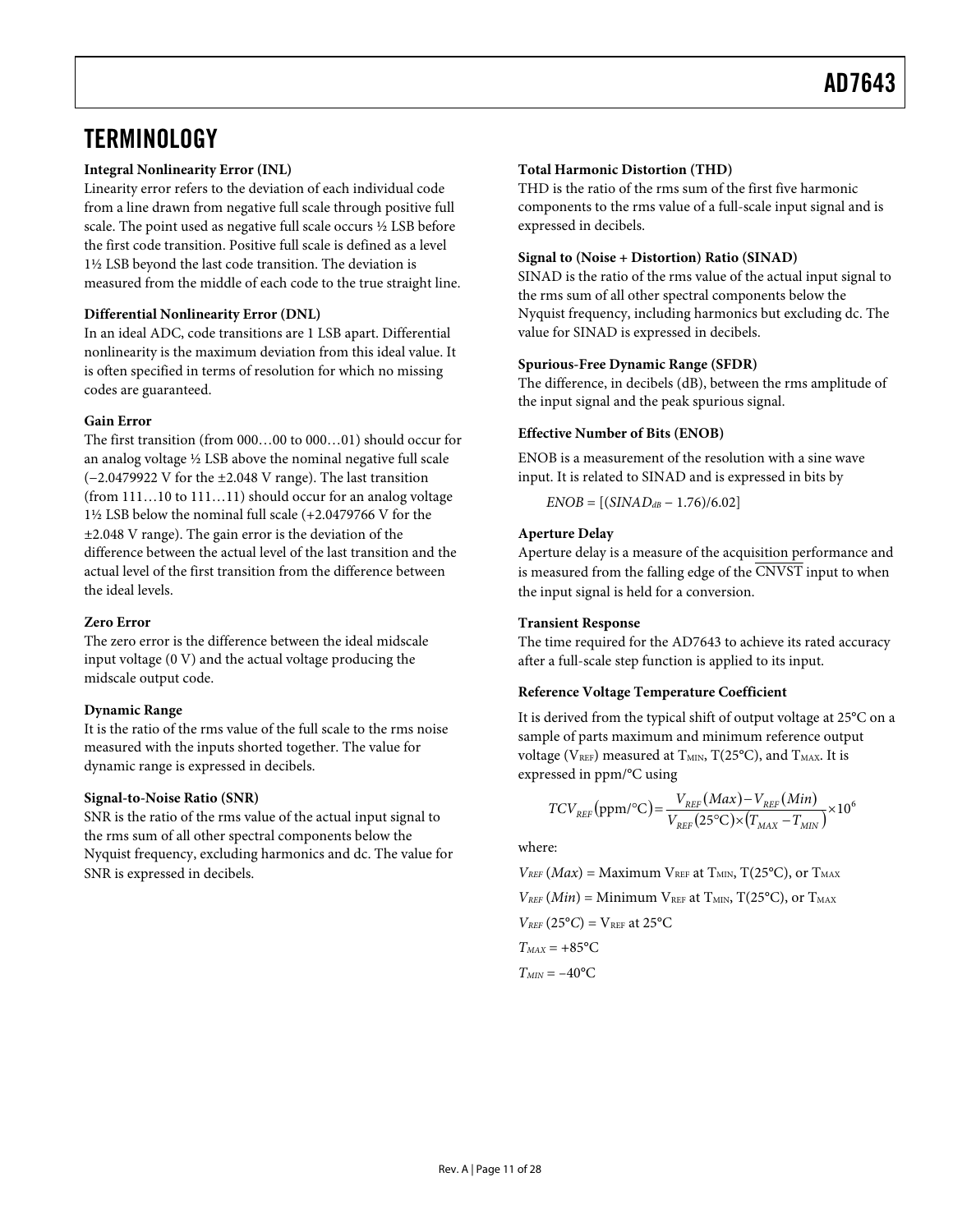## <span id="page-11-0"></span>TYPICAL PERFORMANCE CHARACTERISTICS



<span id="page-11-1"></span>Figure 8. Typical Reference Voltage Output vs. Temperature (2 Units)





Figure 11. Zero Error, Gain Error vs. Temperature

**TEMPERATURE (°C)**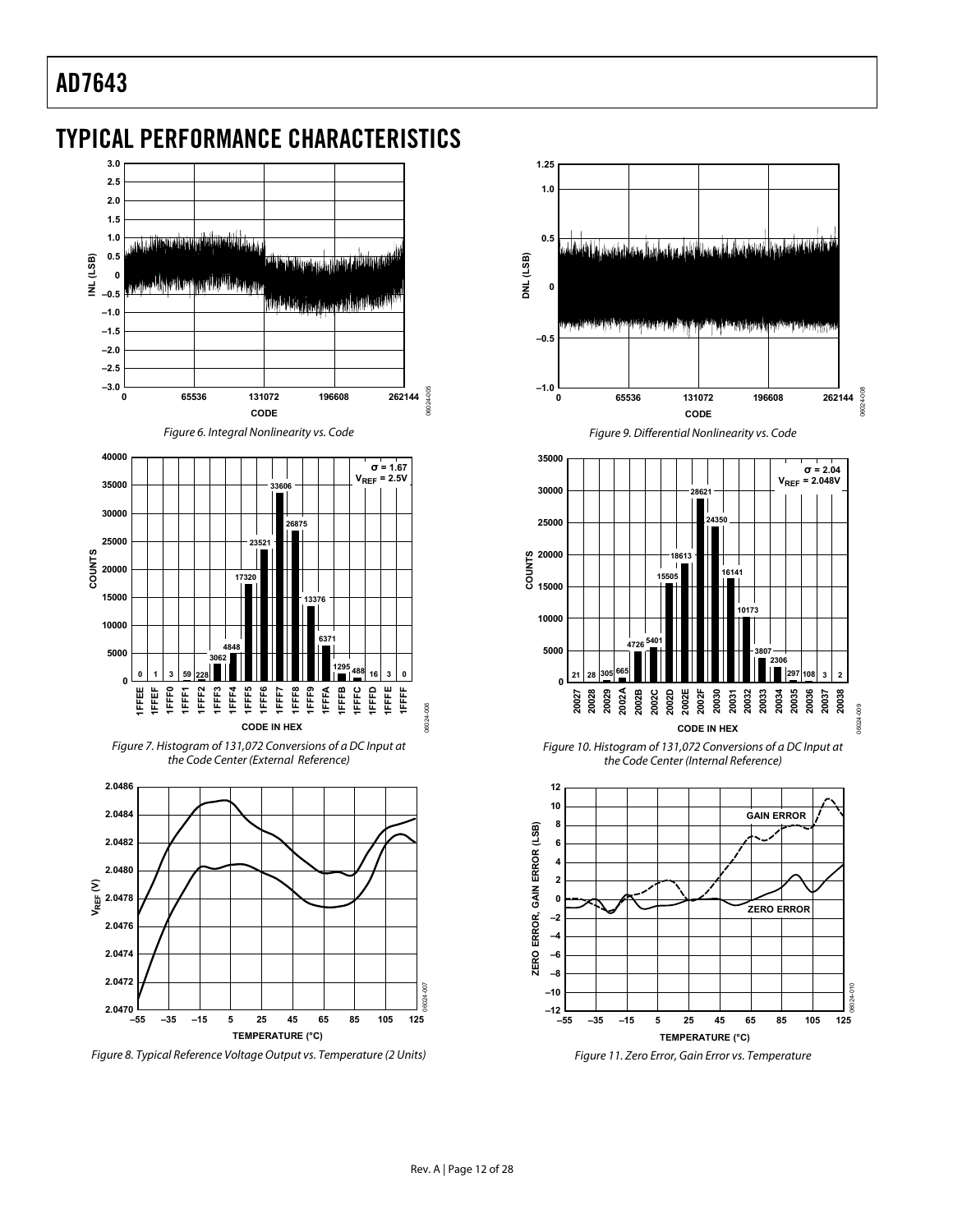<span id="page-12-0"></span>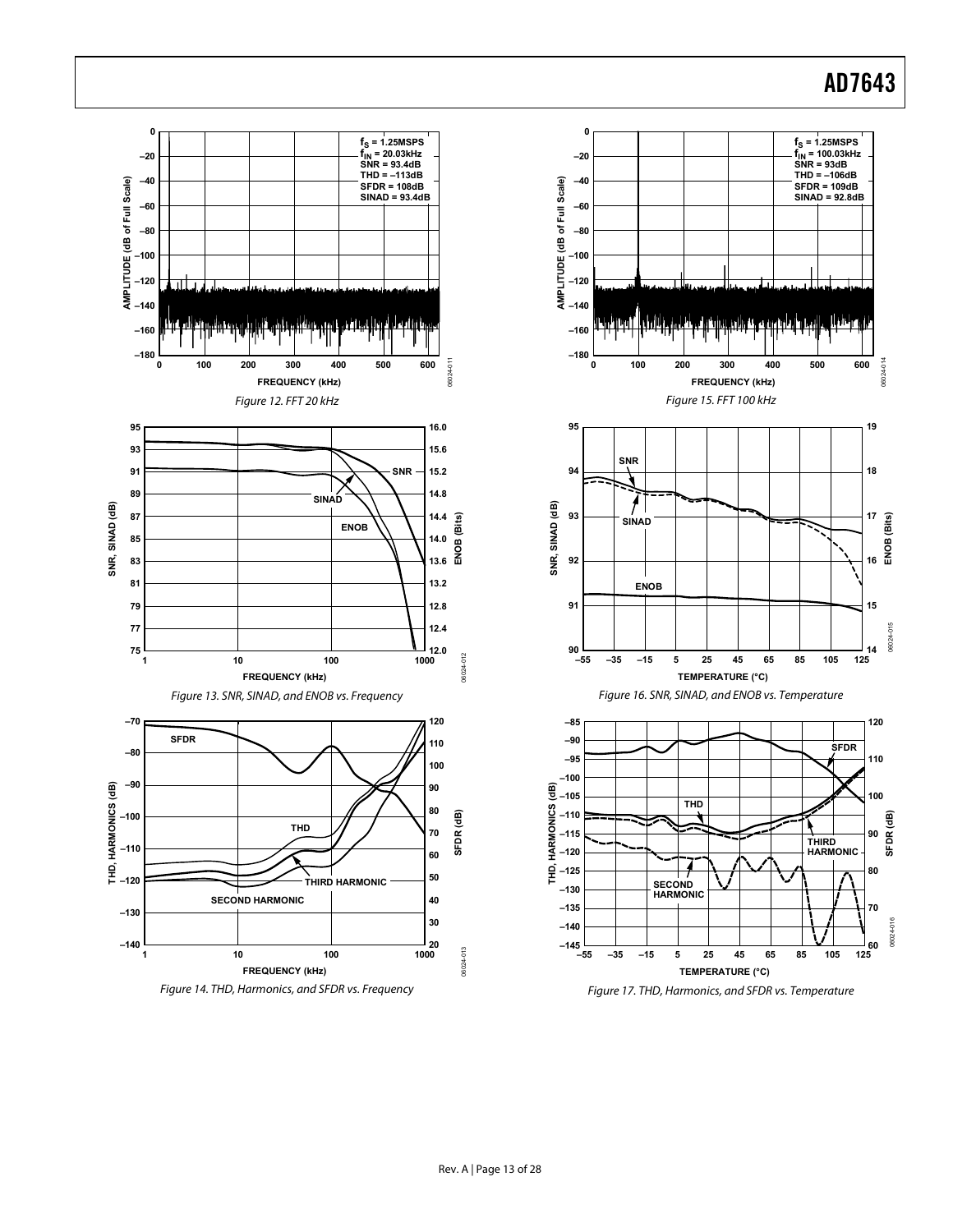



Figure 19. Power-Down Operating Currents vs. Temperature





Figure 21. Typical Delay vs. Load Capacitance CL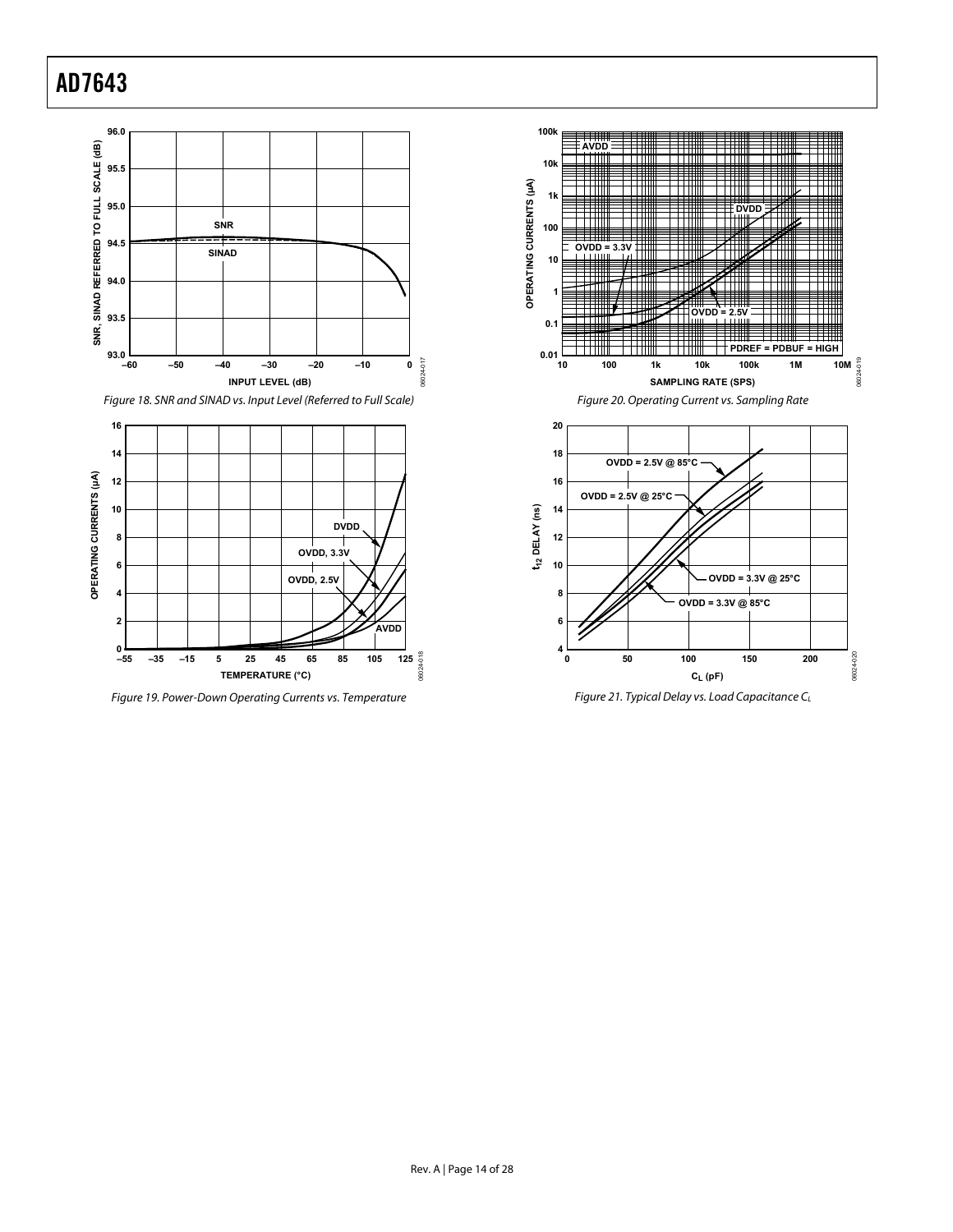## <span id="page-14-0"></span>APPLICATIONS INFORMATION



## <span id="page-14-1"></span>**CIRCUIT INFORMATION**

The AD7643 is a very fast, low power, single-supply, precise 18-bit ADC using successive approximation architecture. The AD7643 is capable of converting 1,250,000 samples per second (1.25 MSPS).

The AD7643 provides the user with an on-chip, track-andhold, successive approximation ADC that does not exhibit any pipeline or latency, making it ideal for multiple multiplexed channel applications.

The AD7643 can operate from a single 2.5 V supply and interface to either 5 V, 3.3 V, or 2.5 V digital logic. It is housed in a Pb-free, 48-lead LQFP package or a tiny 48-lead LFCSP package, which combines space savings with flexibility and allows the AD7643 to be configured as either a serial or a parallel interface. The AD7643 is pin-to-pin compatible with the [AD7641](http://www.analog.com/en/prod/0%2C2877%2CAD7641%2C00.html) and is a speed upgrade of the [AD7674,](http://www.analog.com/en/prod/0%2C2877%2CAD7674%2C00.html) [AD7678](http://www.analog.com/en/prod/0%2C2877%2CAD7678%2C00.html), and [AD7679](http://www.analog.com/en/prod/0%2C2877%2CAD7679%2C00.html).

## **CONVERTER OPERATION**

The AD7643 is a successive approximation ADC based on a charge redistribution DAC. [Figure 22](#page-14-1) shows the simplified schematic of the ADC. The capacitive DAC consists of two identical arrays of 16 binary weighted capacitors that are connected to the two comparator inputs.

During the acquisition phase, terminals of the array tied to the comparator's input are connected to AGND via SW+ and SW−. All independent switches are connected to the analog inputs. Therefore, the capacitor arrays are used as sampling capacitors and acquire the analog signal on the IN+ and IN− inputs. A conversion phase is initiated once the acquisition phase is complete and the CNVST input goes low. When the conversion phase begins, SW+ and SW− are opened first. The two capacitor arrays are then disconnected from the inputs and connected to the REFGND input. Therefore, the differential voltage between the inputs (IN+ and IN−) captured at the end of the acquisition phase is applied to the comparator inputs, causing the comparator to become unbalanced. By switching each element of the capacitor array between REFGND and REF, the comparator input varies by binary weighted voltage steps ( $V_{REF}/2$ ,  $V_{REF}/4$ through  $V_{REF}/262144$ ). The control logic toggles these switches, starting with the MSB first, to bring the comparator back into a balanced condition. After the completion of this process, the control logic generates the ADC output code and brings BUSY output low.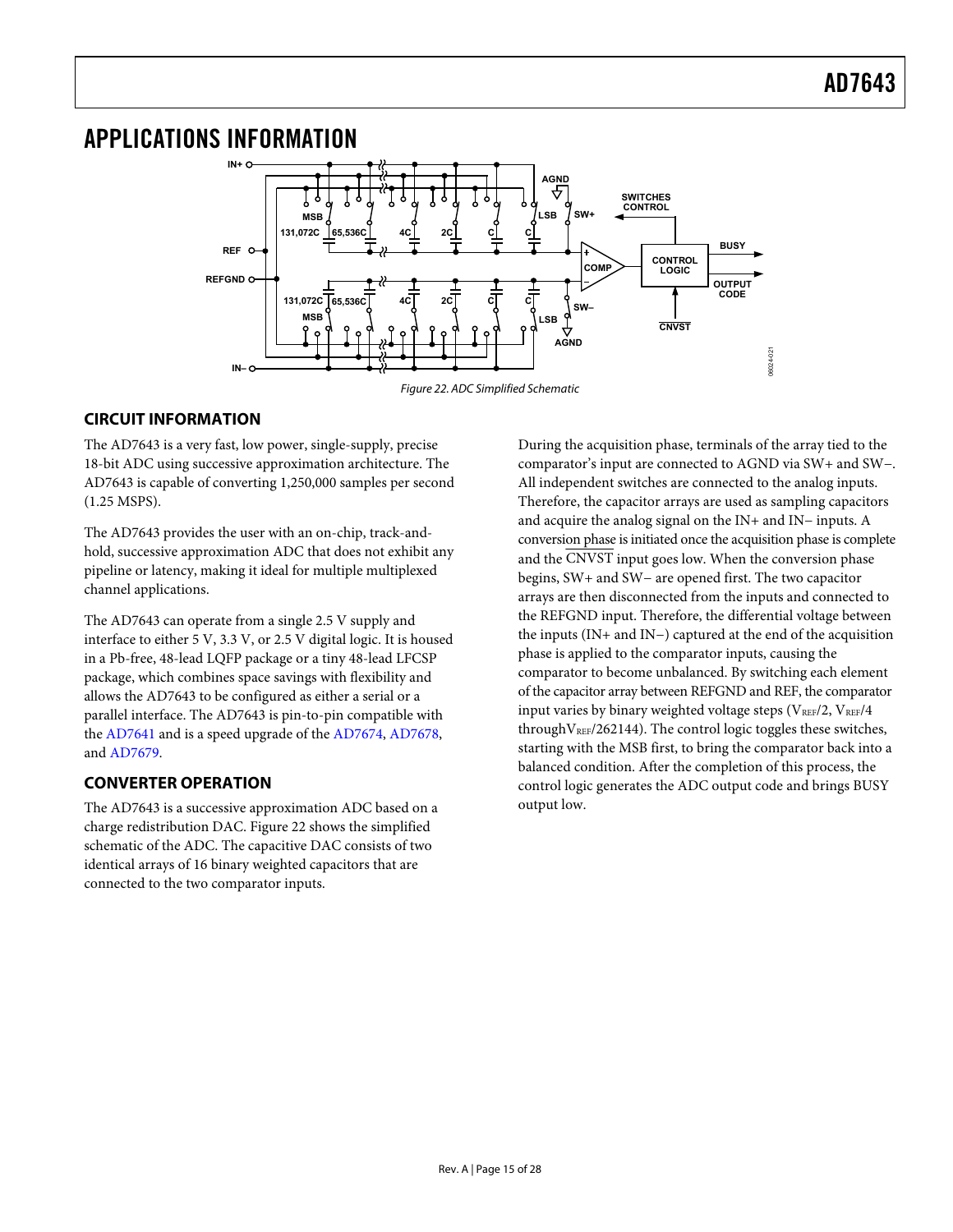## <span id="page-15-0"></span>**TRANSFER FUNCTIONS**

<span id="page-15-2"></span>Using the  $OB/\overline{2C}$  digital input, except in 18-bit interface mode, the AD7643 offers two output codings: straight binary and twos complement. The LSB size with  $V_{REF} = 2.048 \text{ V}$  is  $2 \times V_{REF}$ 262,144, which is 15.623  $\mu$ V. Refer to [Figure 23](#page-15-1) an[d Table 8](#page-15-2) for the ideal transfer characteristic.

<span id="page-15-4"></span><span id="page-15-3"></span>

|                    |                                            | <b>Digital Output Code (Hex)</b> |                           |
|--------------------|--------------------------------------------|----------------------------------|---------------------------|
| <b>Description</b> | <b>Analog Input</b><br>$V_{REF} = 2.048 V$ | <b>Straight</b><br><b>Binary</b> | <b>Twos</b><br>Complement |

FSR – 2 LSB +2.0479688 V 0x3FFFE 0x1FFFE Midscale + 1 LSB + 15.625 μV 0x20001 0x00001 Midscale 0 V 0x20000 0x00000 Midscale − 1 LSB −15.625 μV 0x1FFFF 0x3FFFF −FSR + 1 LSB −2.0479844 V 0x00001 0x20001

0x1FFFF[1](#page-15-3)

0x[2](#page-15-4)0000<sup>2</sup>

#### **Table 8. Output Codes and Ideal Input Voltages**

FSR −[1](#page-15-0) LSB +2.0479844 V 0x3FFFF<sup>1</sup>

−FSR −2.048 V 0x00000[2](#page-15-0)

<sup>1</sup> This is also the code for overrange analog input (V<sub>IN+</sub> – V<sub>IN</sub>− above

+V<sub>REF</sub> − V<sub>REFGND</sub>).<br><sup>2</sup> This is also the code for underrange analog input (V<sub>IN+</sub> − V<sub>IN−</sub> below  $-V<sub>REF</sub> + V<sub>REFGND</sub>$ ).

<span id="page-15-1"></span>

**1. SEE ANALOG INPUTS SECTION.**

**2. THE AD8021 IS RECOMMENDED. SEE DRIVER AMPLIFIER CHOICE SECTION.**

**3. THE CONFIGURATION SHOWN IS USING THE INTERNAL REFERENCE. SEE VOLTAGE REFERENCE INPUT SECTION.**

**4. A 10µF CERAMIC CAPACITOR (X5R, 1206 SIZE) IS RECOMMENDED (FOR EXAMPLE, PANASONIC ECJ3YB0J106M).**

**SEE VOLTAGE REFERENCE INPUT SECTION.**

**5. OPTION, SEE POWER SUPPLY SECTION.**

<span id="page-15-5"></span>**6. OPTION, SEE POWER-UP SECTION. 7. OPTIONAL LOW JITTER CNVST, SEE CONVERSION CONTROL SECTION.**

Figure 24. Typical Connection Diagram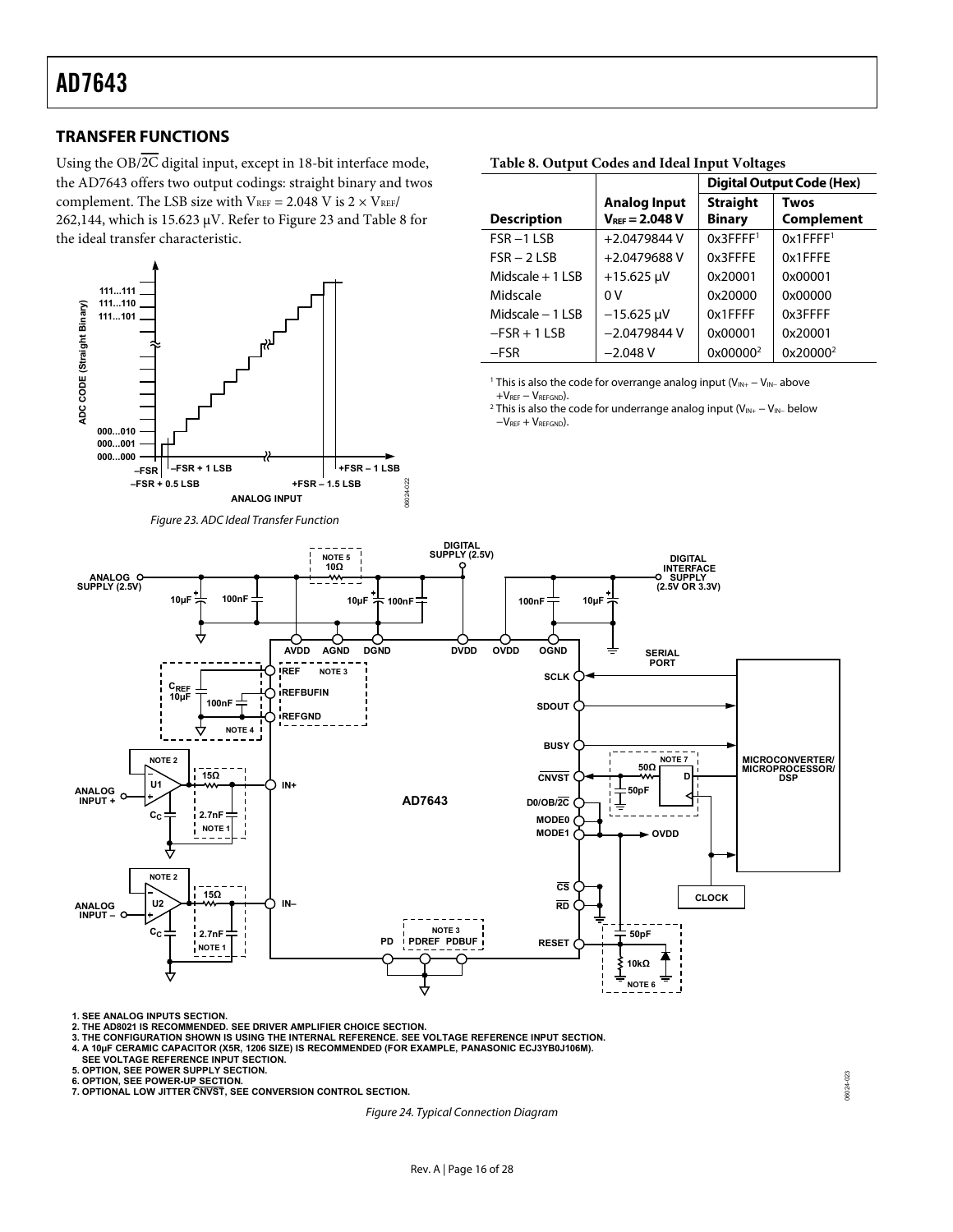## <span id="page-16-1"></span><span id="page-16-0"></span>TYPICAL CONNECTION DIAGRAM

[Figure 24](#page-15-5) shows a typical connection diagram for the AD7643. Different circuitry shown in this diagram is optional and is discussed in the following sections.

## **ANALOG INPUTS**

[Figure 25](#page-16-2) shows an equivalent circuit of the input structure of the AD7643.

The two diodes,  $D_1$  and  $D_2$ , provide ESD protection for the analog inputs IN+ and IN−. Care must be taken to ensure that the analog input signal never exceeds the supply rails by more than 0.3 V, because this causes the diodes to become forwardbiased and to start conducting current. These diodes can handle a forward-biased current of 100 mA maximum. For instance, these conditions could eventually occur when the input buffer's U1 or U2 supplies are different from AVDD. In such a case, an input buffer with a short-circuit current limitation can be used to protect the part.



Figure 25. AD7643 Simplified Analog Input

<span id="page-16-2"></span>The analog input of the AD7643 is a true differential structure. By using this differential input, small signals common to both inputs are rejected, as shown in [Figure 26](#page-16-3), representing the typical CMRR over frequency with internal and external references.

<span id="page-16-4"></span>

<span id="page-16-3"></span>During the acquisition phase for ac signals, the impedance of the analog inputs, IN+ and IN−, can be modeled as a parallel combination of capacitor  $C_{\text{PIN}}$  and the network formed by the series connection of  $R_{IN}$  and  $C_{IN}$ . C<sub>PIN</sub> is primarily the pin capacitance. R<sub>IN</sub> is typically 175  $\Omega$  and is a lumped component

comprised of some serial resistors and the on resistance of the switches.  $C_{IN}$  is typically 12 pF and is mainly the ADC sampling capacitor. During the conversion phase, when the switches are opened, the input impedance is limited to CPIN. RIN and CIN make a 1-pole, low-pass filter that has a typical −3 dB cutoff frequency of 50 MHz, thereby reducing an undesirable aliasing effect and limiting the noise coming from the inputs.

Because the input impedance of the AD7643 is very high, the AD7643 can be driven directly by a low impedance source without gain error. To further improve the noise filtering achieved by the AD7643's analog input circuit, an external 1-pole RC filter between the amplifier's o[utputs and](#page-15-5) the ADC analog inputs can be used, as shown in Figure 24. However, large source impedances significantly affect the ac performance, especially the total harmonic distortion (THD). The maximum source impedance depends on the amount of THD that can be tolerated. The THD degrades as a function of the source [impedanc](#page-16-4)e and the maximum input frequency, as shown in Figure 27.



Figure 27. THD vs. Analog Input Frequency and Source Resistance

## **MULTIPLEXED INPUTS**

When using the full 1.25 MSPS throughput in multiplexed [applicatio](#page-15-5)ns for a full-scale step, the RC filter, as shown in Figure 24, does not settle in the required acquisition time, t<sub>8</sub>. These values are chosen to optimize the best SNR performance of the AD7643. To use the full 1.25 MSPS throughput in multiplexed applications, the RC should be adjusted to satisfy ts (which is  $\sim 8.5 \times RC$  time constant). However, lowering R and C increases the RC filter bandwidth and allows more noise into the AD7643, which degrades SNR. To preserve the SN[R performa](#page-15-5)nce in these applications using the RC filter shown in Figure 24, the AD7643 should be run with  $t_8 > 350$  ns; or approximately  $1/(t_7 + t_8) \sim 1.12$  MSPS.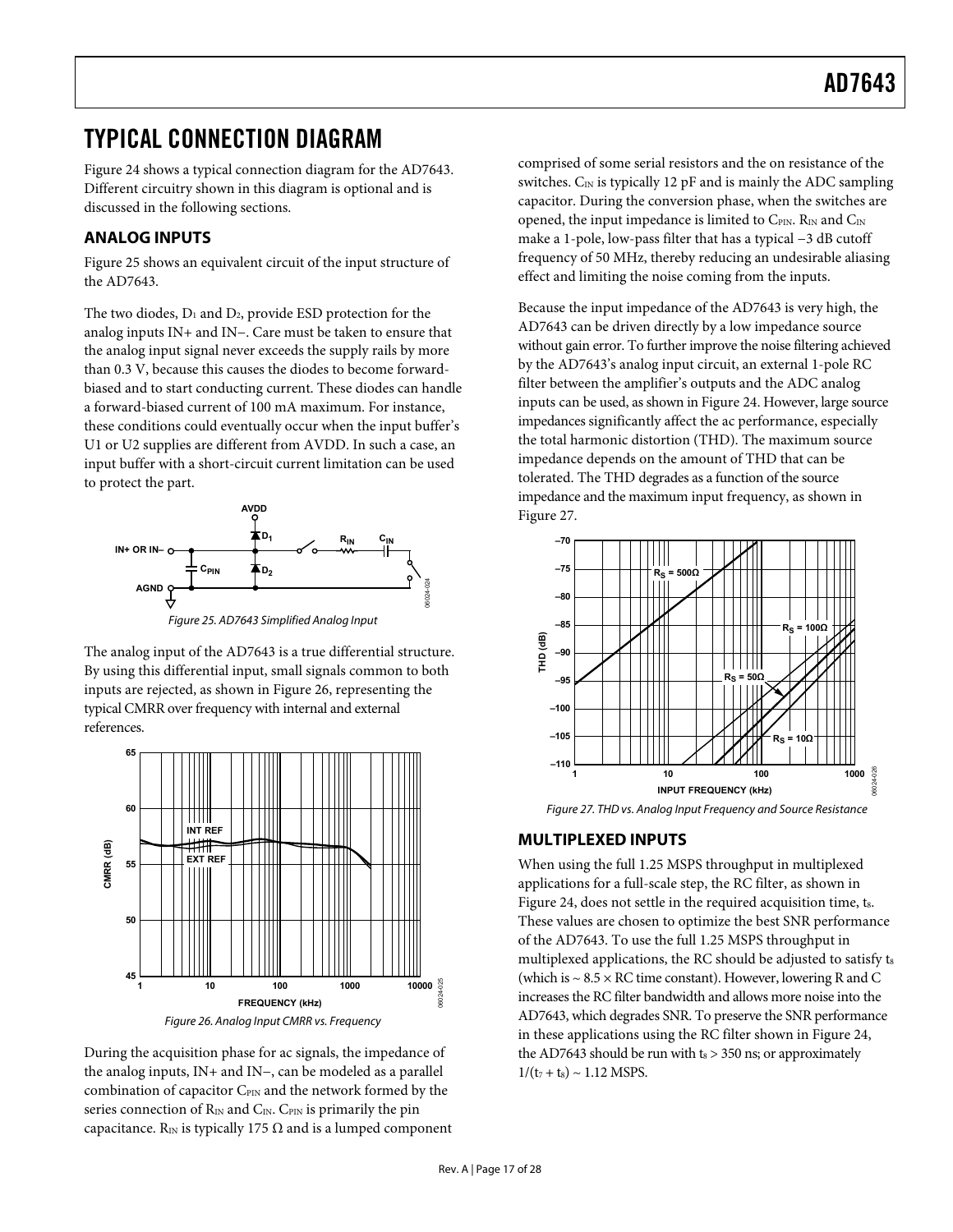## <span id="page-17-1"></span><span id="page-17-0"></span>**DRIVER AMPLIFIER CHOICE**

Although the AD7643 is easy to drive, the driver amplifier needs to meet the following requirements:

- For multichannel, multiplexed applications, the driver amplifier and the AD7643 analog input circuit must be able to settle for a full-scale step of the capacitor array at an 18-bit level (0.0004%). In the amplifier's data sheet, settling at 0.1% to 0.01% is more commonly specified. This could differ significantly from the settling time at an 18-bit level and should be verified prior to driver selection. The [AD8021](http://www.analog.com/Analog_Root/productPage/productHome/0,2121,AD8021,00.html) op amp, which combines ultralow noise and high gain bandwidth, meets this settling time requirement even when used with gains up to 13.
- The noise generated by the driver amplifier needs to be kept as low as possible to preserve the SNR and transition noise performance of the AD7643. The noise coming from the driver is filtered by the AD7643 analog input circuit 1-pole, low-pass filter made by  $R_{IN}$  and  $C_{IN}$  or by the external filter, if one is used. The SNR degradation due to the amplifier is

$$
SNR_{LOSS} = 20 \log \left( \frac{30}{\sqrt{900 + \frac{\pi f_{-3dB}}{2} (Ne_{N+})^2 + \frac{\pi f_{-3dB}}{2} (Ne_{N-})^2}} \right)
$$

where:

*f–3dB* is the input bandwidth of the AD7643 (50 MHz) or the cutoff frequency of the input RC filter shown in [Figure 24](#page-15-5) (3.9 MHz), if one is used.

*N* is the noise factor of the amplifier (1 in buffer configuration).

<span id="page-17-3"></span><span id="page-17-2"></span>*eN+* and *eN−* are the equivalent input voltage noise densities of the op amps connected to IN+ and IN−, in nV/√Hz. This approximation can be used when the resistances used around the amplifier are small. If larger resistances are used, their noise contributions should also be root-sum squared.

For instance, when using op amps with an equivalent input noise density of 2.1 nV/ $\sqrt{Hz}$ , such [as the AD](http://www.analog.com/en/prod/0%2C2877%2CAD8021%2C00.html)8021, with a noise gain of 1 when configured as a buffer, degrades the SNR by only 0.25 dB when using th[e RC filter](#page-15-5) in Figure 24, and by 2.5 dB without it.

 The driver needs to have a THD performance suitable to that of the AD7643. [Figure 14](#page-12-0) gives the THD vs. frequency that the driver should exceed.

The [AD8021](http://www.analog.com/Analog_Root/productPage/productHome/0%2C2121%2CAD8021%2C00.html) meets these requirements and is appropriate for almost all applications. The [AD8021](http://www.analog.com/Analog_Root/productPage/productHome/0%2C2121%2CAD8021%2C00.html) needs a 10 pF external compensation capacitor that should have good linearity as an NPO ceramic or mica type. Moreover, the use of a noninverting 1 gain arrangement is recommended and helps to obtain the best signal-to-noise ratio.

The [AD8022](http://www.analog.com/Analog_Root/productPage/productHome/0%2C2121%2CAD8022%2C00.html) can also be used when a dual version is needed and a gain of 1 is present. The [AD829](http://www.analog.com/Analog_Root/productPage/productHome/0%2C2121%2CAD829%2C00.html) is an alternative in applications where high frequency (above 100 kHz) performance is not required. In applications with a gain of 1, an 82 pF compensation capacitor is required. The [AD8610](http://www.analog.com/Analog_Root/productPage/productHome/0%2C2121%2CAD8610%2C00.html) is an option when low bias current is needed in low frequency applications.

### **Single-to-Differential Driver**

For applications using unipolar analog signals, a single-endedto-differential driver, as shown in [Figure 28](#page-17-3), allows for a differential input into the part. This configuration, when provided an input signal of 0 to VREF, produces a differential  $\pm$ V<sub>REF</sub> with midscale at V<sub>REF</sub>/2. The 1-pole filter using R = 15  $\Omega$ and  $C = 2.7$  nF provides a corner frequency of 3.9 MHz.

If the application can tolerate more noise, the [AD8139](http://www.analog.com/en/prod/0%2C2877%2CAD8139%2C00.html) differential driver can be used.



Figure 28. Single-Ended-to-Differential Driver Circuit (Internal Reference Buffer Used)

## **VOLTAGE REFERENCE INPUT**

The AD7643 allows the choice of either a very low temperature drift internal voltage reference, an external 1.2 V reference that can be buffered using the internal reference buffer, or an external reference.

Unlike many ADCs with internal references, the internal reference of the AD7643 provides excellent performance and can be used in almost all applications.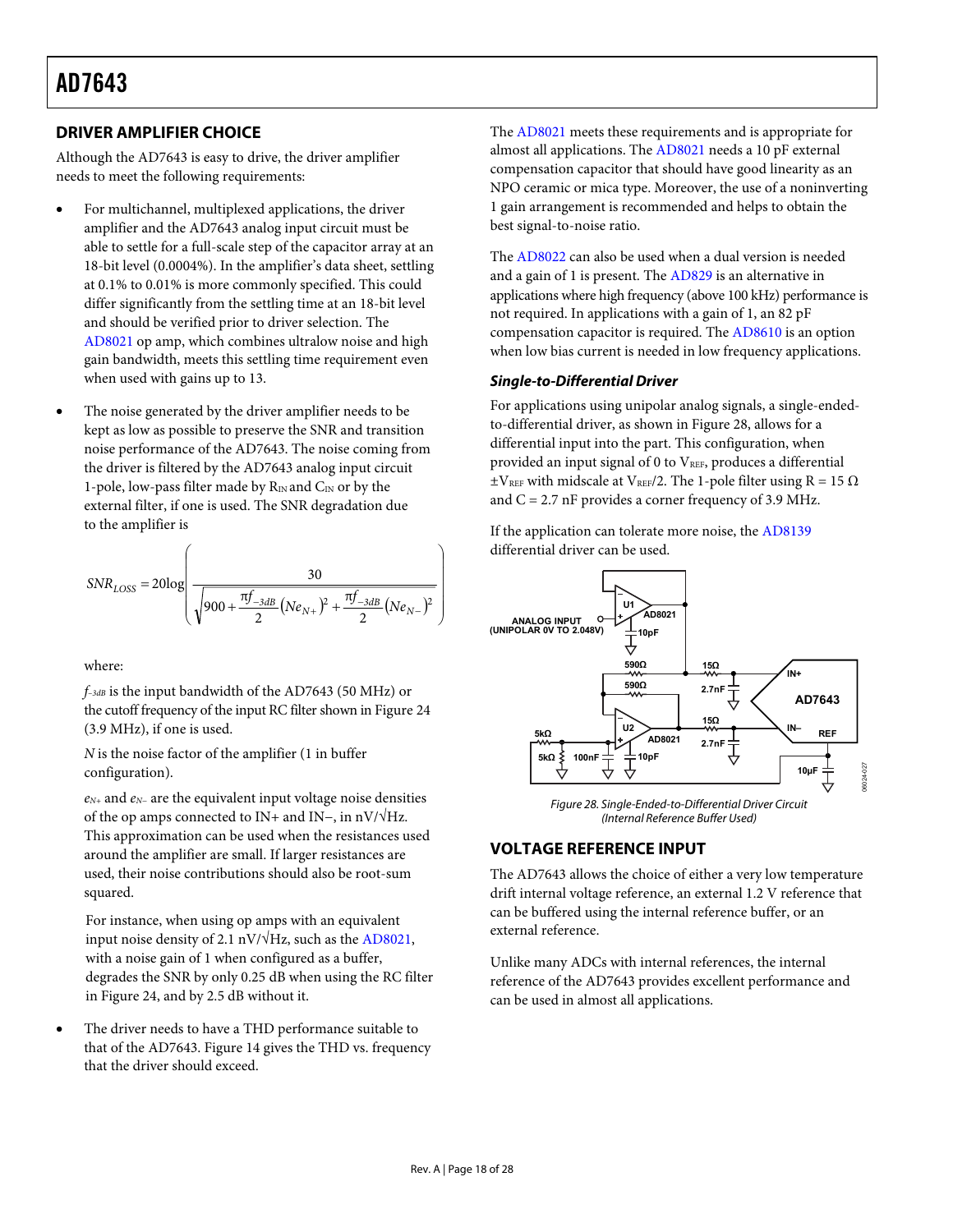### **Internal Reference (PDBUF = Low, PDREF = Low)**

To use the internal reference, the PDREF and PDBUF inputs must both be low. This produces a 1.2 V band gap output on REFBUFIN, which is amplified by the internal buffer and results in a 2.048 V reference on the REF pin.

The internal reference is temperature compensated to 2.048 V ± 10 mV. The reference is trimmed to provide a typical drift of [8](#page-2-3) ppm/°C. This typical drift characteristic is shown in [Figure 8](#page-11-1).

The output resistance of REFBUFIN is  $6.33 \text{ k}\Omega$  (minimum) when the internal reference is enabled. It is necessary to decouple this with a ceramic capacitor greater than 100 nF. Therefore, the capacitor provides an RC filter for noise reduction.

Because the output impedance of REFBUFIN is typically 6.33 kΩ, relative humidity (among other industrial contaminates) can directly affect the drift characteristics of the reference. Typically, a guard ring is used to reduce the effects of drift under such circumstances. However, because the AD7643 has a fine lead pitch, guarding this node is not practical. Therefore, in these industrial and other types of applications, it is recommended to use a conformal coating, such as Dow Corning® 1-2577 or HumiSeal® 1B73.

### **External 1.2 V Reference and Internal Buffer (PDBUF = Low, PDREF = High)**

To use an external reference along with the internal buffer, PDREF should be high and PDBUF should be low. This powers down the internal reference and allows an external 1.2 V reference to be applied to REFBUFIN, producing 2.048 V (typically) on the REF pin.

## **External 2.5 V Reference (PDBUF = High, PDREF = High)**

To use an external 2.5 V reference directly on the REF pin, PDREF and PDBUF should both be high.

<span id="page-18-0"></span>For improved drift performance, an external reference, such as the [AD780](http://www.analog.com/en/prod/0%2C2877%2CAD780%2C00.html) or [ADR431](http://www.analog.com/en/prod/0%2C2877%2CADR431%2C00.html), can be used. The advantages of directly using the external voltage reference are:

 The SNR and dynamic range improvement (about 1.7 dB) resulting from the use of a reference voltage very close to the supply (2.5 V) instead of a typical 2.048 V reference when the internal reference is used. This is calculated by

$$
SNR = 20\log\left(\frac{2.048}{2.50}\right)
$$

 The power savings when the internal reference is powered down (PDREF high).

<span id="page-18-1"></span>PDREF and PDBUF power down the internal reference and the internal reference buffer, respectively. The input current of PDREF and PDBUF should never exceed 20 mA. This can occur when the driving voltage is above AVDD (for instance, at power-up). In this case, a 125 Ω series resistor is recommended.

### **Reference Decoupling**

Whether using an internal or external reference, the AD7643 voltage reference input (REF) has a dynamic input impedance; therefore, it should be driven by a low impedance source with efficient decoupling between the REF and REFGND inputs. This decoupling depends on the choice of the voltage reference but usually consists of a low ESR capacitor connected to REF and REFGND with minimum parasitic inductance.

A 10 μF (X5R, 1206 size) ceramic chip capacitor (or 47 μF tantalum capacitor) is appropriate when using either the internal reference or one of the recommended reference voltages.

The placement of the reference decoupling is also important to the performance of the AD7643. The decoupling capacitor should be mounted on the same side as the ADC right at the REF pin with a thick PCB trace. The REFGND should also connect to the reference decoupling capacitor with the shortest distance.

For applications that use multiple AD7643 devices, it is more effective to use an external reference with the internal reference buffer to buffer the reference voltage. However, because the reference buffers are not unity gain, ratiometric, simultaneously sampled designs should use an external reference and external buffer, such as the [AD8031](http://www.analog.com/en/prod/0%2C2877%2CAD8031%2C00.html)[/AD8032](http://www.analog.com/en/prod/0%2C2877%2CAD8032%2C00.html); therefore, preserving the same reference level for all converters.

The voltage reference temperature coefficient (TC) directly impacts full scale; therefore, in applications where full-scale accuracy matters, care must be taken with the TC. For instance, a ±4 ppm/°C TC of the reference changes full scale by ±1 LSB/°C.

Note that  $V_{REF}$  can be increased to  $AVDD + 0.1$  V. Because the input range is defined in terms of  $V_{REF}$ , this would essentially increase the range to 0 V to 2.8 V with an AVDD = 2.7 V.

### **Temperature Sensor**

The TEMP pin measures the temperature of the AD7643. To improve the calibration accuracy over the temperature range, the output of the TEMP pin is applied to one of the inputs of the analog switch (such as, [ADG779](http://www.analog.com/en/prod/0%2C2877%2CADG779%2C00.html)), and the ADC itself is used to measure its own temperature. This configuration is shown in [Figure 29](#page-18-1).



Figure 29. Use of the Temperature Sensor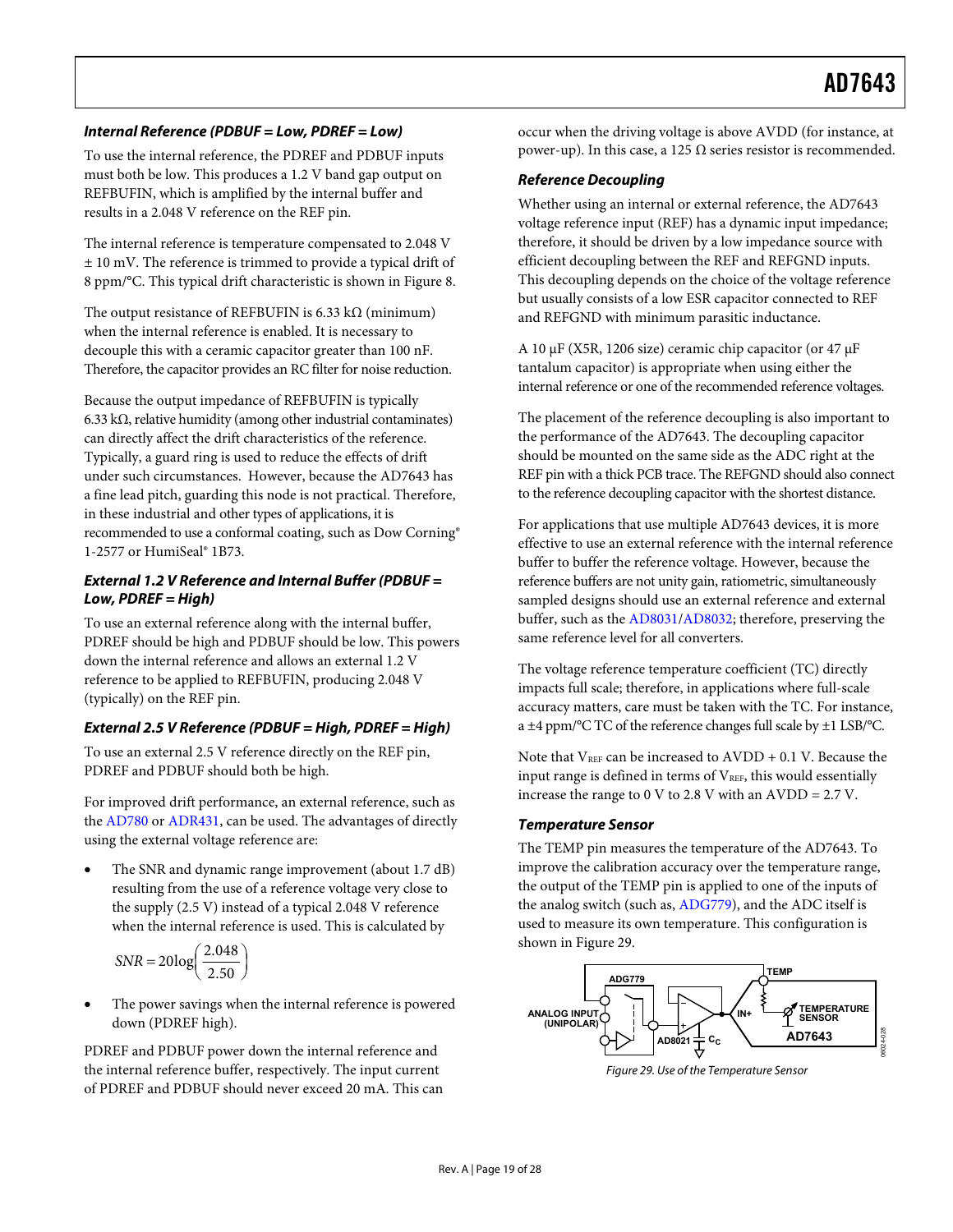## <span id="page-19-2"></span><span id="page-19-0"></span>**POWER SUPPLY**

The AD7643 uses three sets of power supply pins: an analog 2.5 V supply AVDD, a digital 2.5 V core supply DVDD, and a digital input/output interface supply OVDD. The OVDD supply allows direct interface with any logic working between 2.3 V and 5.25 V. To reduce the number of supplies needed, the digital core (DVDD) can be supplied through a simple RC filter from the analog supply, as shown in F[igure 24.](#page-15-5) 

### **Power Sequencing**

The AD7643 is independent of power supply sequencing and thus free from supply induced voltage latch-up. In addition, it is insensitive to power supply variations over a wide frequency range, as shown in [Figure 30](#page-19-3).



## <span id="page-19-3"></span><span id="page-19-1"></span>**Power-Up**

At power-up, or when returning to operational mode from the power-down mode (PD = high), the AD7643 engages an initialization process. During this time, the first 128 conversions should be ignored or the RESET input could be pulsed to engage a faster initialization process. R[efer to th](#page-20-4)e [Digital In](#page-20-4)terface section for RESET and timing details.

A simple power-on reset circuit, as shown in [Figure 24](#page-15-5), can be used to minimize the digital interface. As OVDD powers up, the capacitor is shorted and brings RESET high; it is then charged returning RESET to low. However, this circuit only works when powering up the AD7643 because the power-down mode

(PD = high) does not power down any of the supplies and as a result, RESET is low.

It should be noted that the digital interface remains active even during the acquisition phase. To reduce the operating digital supply currents even further, drive the digital inputs close to the power rails (that is, OVDD and OGND).

## **CONVERSION CONTROL**

The AD7643 is controlled by the  $\overline{\text{CNVST}}$  input. A falling edge on CNVST is all that is necessary to initiate a conversion. Detailed timing diagrams of the conversion process are shown in [Figure 31](#page-19-1). Once initiated, it cannot be restarted or aborted, even by the power-down input, PD, until the conversion is complete. The  $\overline{\text{CNVST}}$  signal operates independently of  $\overline{\text{CS}}$  and RD signals.



For optimal performance, the rising edge of CNVST should not occur after the maximum  $\overline{\text{CNVST}}$  low time,  $t_1$ , or until the end of conversion.

Although CNVST is a digital signal, it should be designed with special care with fast, clean edges and levels with minimum overshoot and undershoot or ringing.

The CNVST trace should be shielded with ground and a low value serial resistor (for example, 50 Ω) termination should be added close to the output of the component that drives this line. In addition, a 50 pF capacitor is recommended to further reduce the effects of overshoot and undershoot as shown i[n Figure](#page-15-5)  24.

For applications where SNR is critical, the  $\overline{\text{CNVST}}$  signal should have very low jitter. This can be achieved by using a dedicated oscillator for CNVST generation, [or by cloc](#page-15-5)king CNVST with a high frequency, low jitter clock, as shown in Figure 24.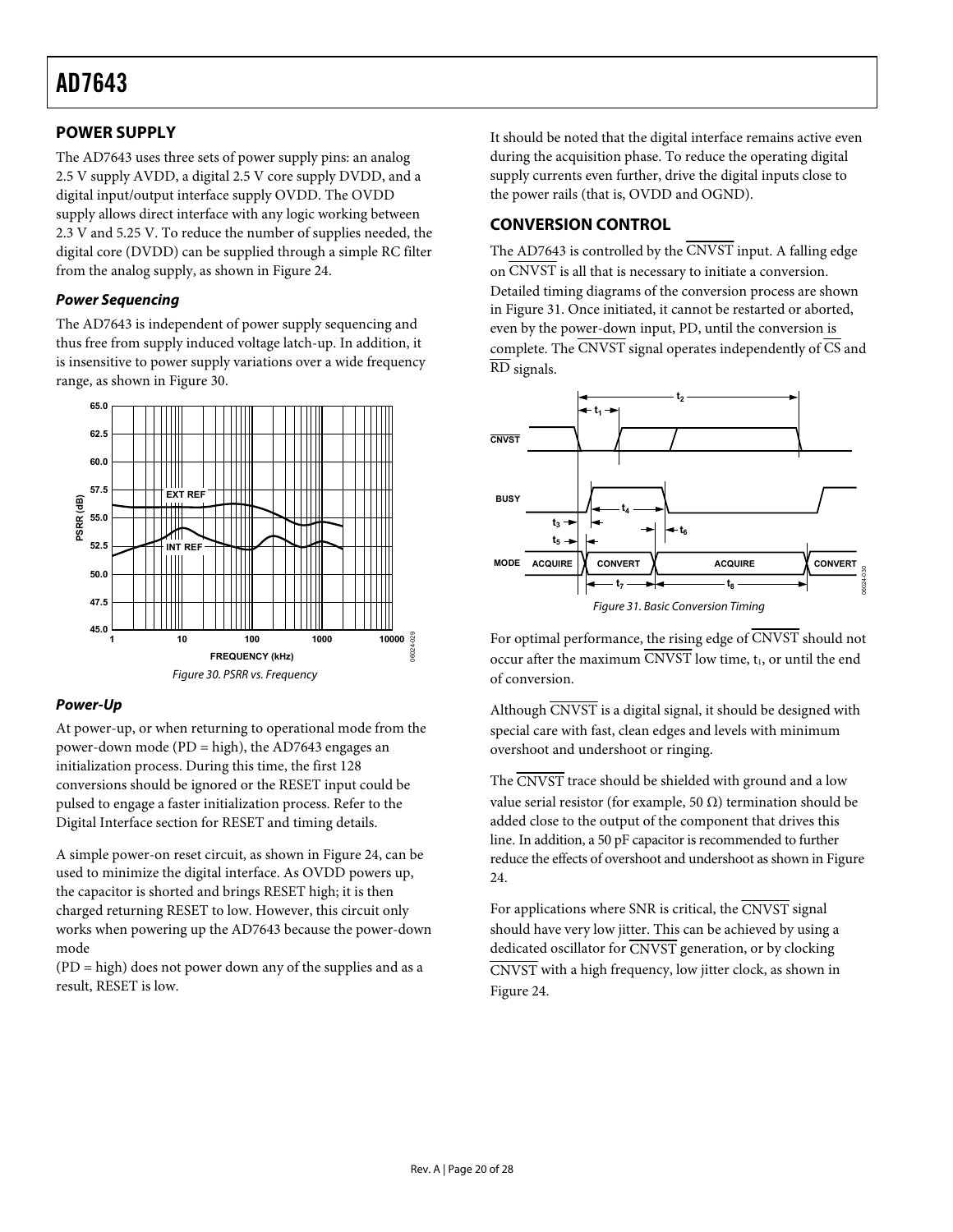## <span id="page-20-3"></span><span id="page-20-0"></span>INTERFACES **DIGITAL INTERFACE**

<span id="page-20-4"></span>The AD7643 has a versatile digital interface that can be set up as either a serial or a parallel interface with the host system. The serial interface is multiplexed on the parallel data bus. The AD7643 digital interface also accommodates 2.5 V, 3.3 V, or 5 V logic with either OVDD at 2.5 V or 3.3 V. OVDD defines the logic high output voltage. In most applications, the OVDD supply pin of the AD7643 is connected to the host system interface 2.5 V or 3.3 V digital supply. By using the  $D0/OB/\overline{2C}$  input pin, either twos complement or straight binary coding can be used.

<span id="page-20-2"></span>The two signals  $\overline{CS}$  and  $\overline{RD}$  control the interface. When at least one of these signals is high, the interface outputs are in high impedance. Usually, CS allows the selection of each AD7643 in multicircuit applications and is held low in a single AD7643 design. RD is generally used to enable the conversion result on the data bus.

## **RESET**

The RESET input is used to reset the AD7643 and generate a fast initialization. A rising edge on RESET aborts the current conversion (if any) and tristates the data bus. The falling edge of RESET clears the data bus and engages the initialization process indicated by pulsing BUSY high. Conversions can take place after the falling edge of BUSY. Refer to F[igure 32 fo](#page-20-1)r the RESET timing details.



## <span id="page-20-5"></span><span id="page-20-1"></span>**PARALLEL INTERFACE**

The AD7643 is configured to use the parallel interface for an 18-bit, 16-bit, or 8-bit bus width according to [Table 7](#page-9-1).

## **Master Parallel Interface**

<span id="page-20-6"></span>Data can be continuously read by tying  $\overline{CS}$  and  $\overline{RD}$  low, thus requiring minimal microprocessor connections. However, in this mode, the data bus is always driven and cannot be used in shared bus applications, unless the device is held in RESET. [Figure 33](#page-20-2) details the timing for this mode.



Figure 33. Master Parallel Data Timing for Reading (Continuous Read)

### **Slave Parallel Interface**

In slave parallel reading mode, the data can be read either after each conversion, which is during the next acquisition phase, or during the following conversion, as shown in [Figure 34](#page-20-5) and [Figure 35](#page-20-6), respectively. When the data is read during the conversion, it is recommended that it is read-only during the first half of the conversion phase. This avoids any potential feedthrough between voltage transients on the digital interface and the most critical analog conversion circuitry.



Figure 34. Slave Parallel Data Timing for Reading (Read After Convert)



Figure 35. Slave Parallel Data Timing for Reading (Read During Convert)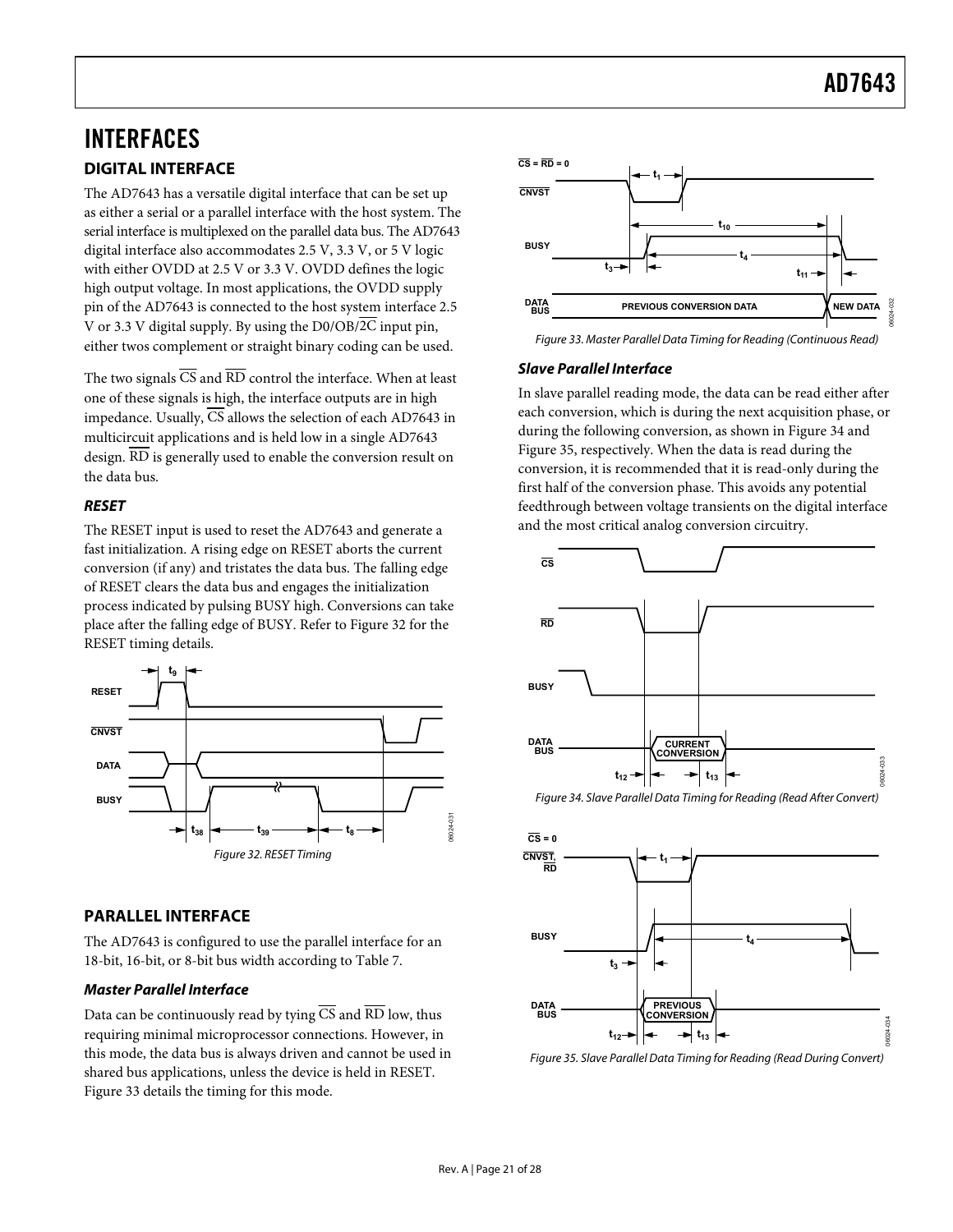## <span id="page-21-2"></span><span id="page-21-0"></span>**16-Bit and 8-Bit Interface (Master or Slave)**

In the 16-bit  $(MODE[1:0] = 1)$  and 8-bit  $(MODE[1:0] = 2)$ interfaces, the A0/A1 pins allow a glueless interface to a 16- or 8-bit bus, as shown in [Figure 36](#page-21-1). By connecting A0/A1 to an address line(s), the data can be read in two words for a 16-bit interface, or three bytes for an 8-bit interface. This interface can be used in both master and slave parallel reading modes. Refer to [Table 7](#page-9-1) for the full details of the interface.





## <span id="page-21-1"></span>**SERIAL INTERFACE**

The AD7643 is configured to use the serial interface when  $MODE[1:0] = 3$ . The AD7643 outputs 18 bits of data, MSB first, on the SDOUT pin. This data is synchronized with the 18 clock pulses provided on the SCLK pin. The output data is valid on both the rising and falling edge of the data clock.

## **MASTER SERIAL INTERFACE**

### **Internal Clock**

The AD7643 is configured to generate and provide the serial data clock SCLK when the EXT/INT pin is held low. The AD7643 also generates a SYNC signal to indicate to the host when the serial data is valid. The serial clock SCLK and the SYNC signal can be inverted. Depending on the read during convert input, RDC/SDIN, the data can be read after each conversion or during the following conversion. [Figure 37](#page-22-0) and [Figure 38](#page-22-1) show detailed timing diagrams of these two modes.

Usually, because the AD7643 is used with a fast throughput, the master read during conversion mode is the most recommended serial mode. In this mode, the serial clock and data toggle at appropriate instants, minimizing potential feedthrough between digital activity and critical conversion decisions. In this mode, the SCLK period changes because the LSBs require more time to settle and the SCLK is derived from the SAR conversion cycle.

In read after conversion mode, it should be noted that unlike other modes, the BUSY signal returns low after the 18 data bits are pulsed out and not at the end of the conversion phase, resulting in a longer BUSY width. As a result, the maximum throughput cannot be achieved in this mode.

In addition, in read after convert mode, the SCLK frequency can be slowed down to accommodate different hosts using the DIVSCLK[1:0] inputs. Refer to [Table 4](#page-5-0) for the SCLK timing details when using these inputs.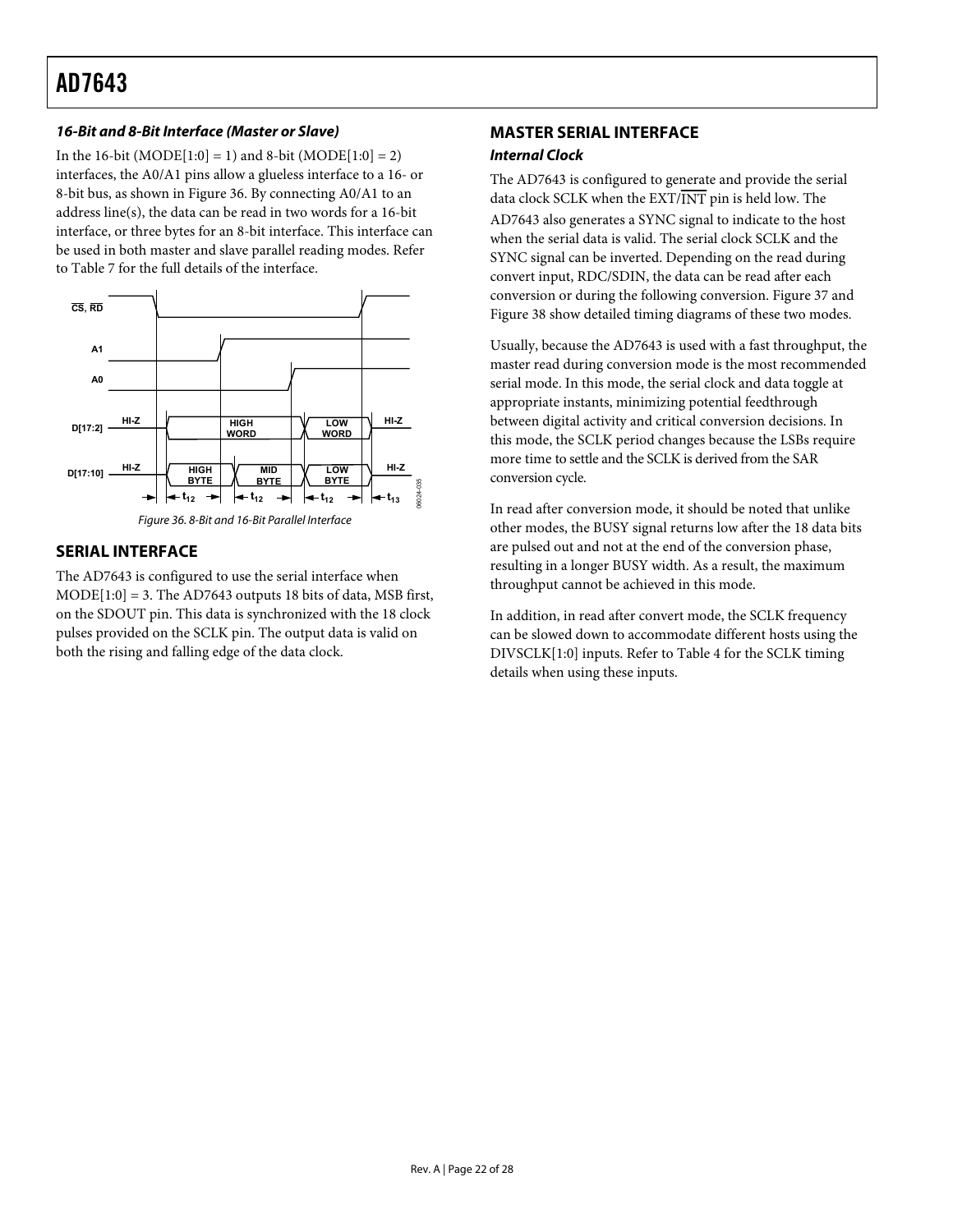06024-036

06024-036



Figure 37. Master Serial Data Timing for Reading (Read After Convert)

<span id="page-22-0"></span>

<span id="page-22-1"></span>Figure 38. Master Serial Data Timing for Reading (Read Previous Conversion During Convert)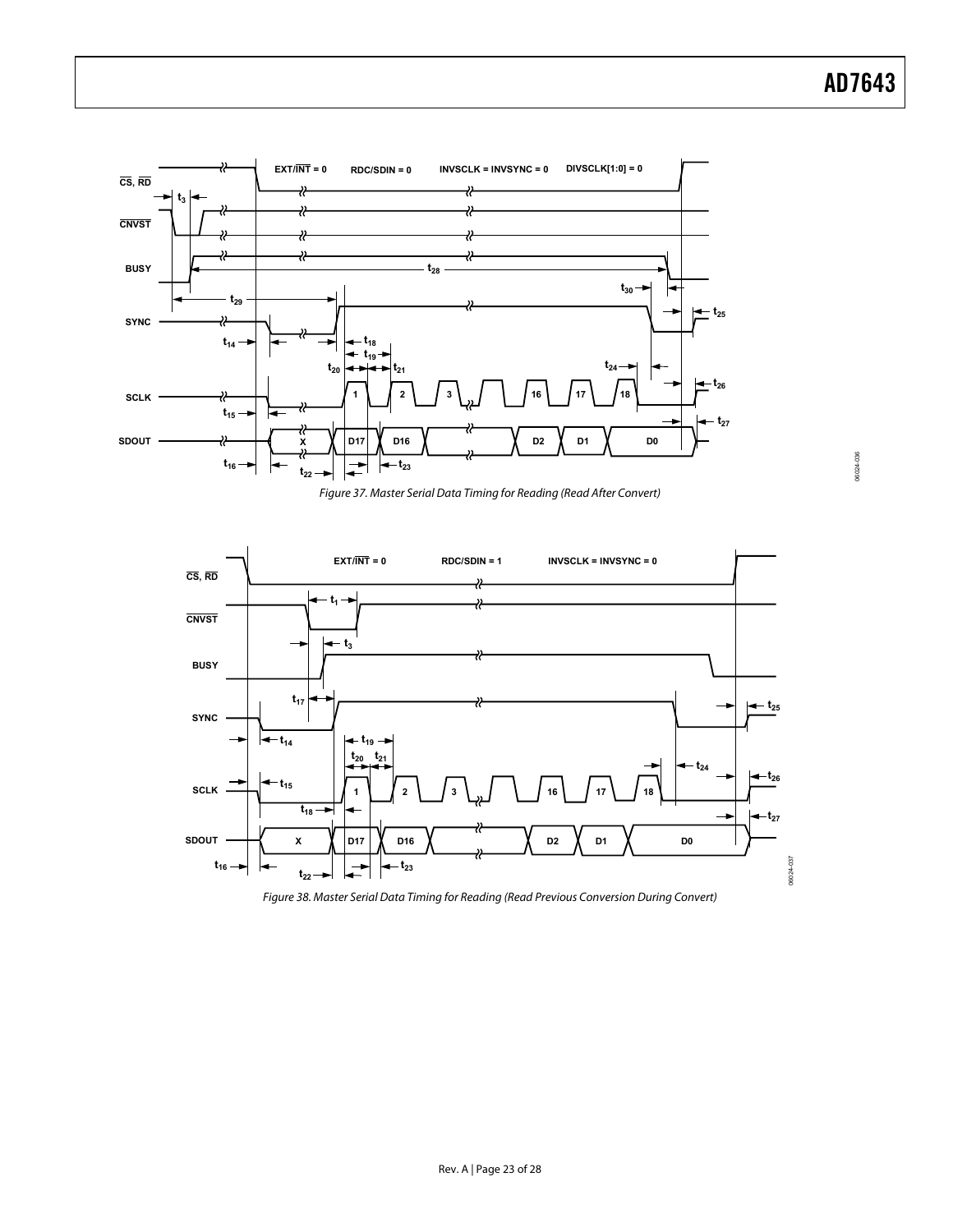## <span id="page-23-0"></span>**SLAVE SERIAL INTERFACE**

## **External Clock**

The AD7643 is configured to accept an externally supplied serial data clock on the SCLK pin when the EXT/INT pin is held high. In this mode, several methods can be used to read the data. The external serial clock is gated by  $\overline{CS}$ . When  $\overline{CS}$  and RD are both low, the data can be read after each conversion or during the following conversion. The external clock can be either a continuous or a discontinuous clock. A discontinuous clock can be either normally high or normally low when inactive. [Figure 40](#page-24-0) and [Figure 41](#page-24-1) show the detailed timing diagrams of these methods.

While the AD7643 is performing a bit decision, it is important that voltage transients be avoided on digital input/output pins or degradation of the conversion result could occur. This is particularly important during the second half of the conversion phase because the AD7643 provides error correction circuitry that can correct for an improper bit decision made during the first half of the conversion phase. For this reason, it is recommended that when an external clock is being provided, a discontinuous clock is toggled only when BUSY is low or, more importantly, that it does not transition during the latter half of BUSY high.

## **External Discontinuous Clock Data Read After Conversion**

<span id="page-23-2"></span><span id="page-23-1"></span>[Figure 40](#page-24-0) shows the detailed timing diagrams of this method. After a conversion is complete, indicated by BUSY returning low, the conversion result can be read while both  $\overline{CS}$  and  $\overline{RD}$ are low. Data is shifted out MSB first with 18 clock pulses and is valid on the rising and falling edges of the clock.

Among the advantages of this method is the fact that conversion performance is not degraded because there are no voltage transients on the digital interface during the conversion process. Another advantage is the ability to read the data at any speed up to 80 MHz, which accommodates both the slow digital host interface and the fast serial reading.

It is also possible to begin to read data after conversion and continue to read the last bits after a new conversion is initiated. In this reading mode, it is recommended to pause digital activity just prior to initiating a conversion (SCLK should be held high or low). Once the conversion has begun, the reading can continue. Also, in this mode, the use of a slower clock speed can be used to read the data because the total reading time is the acquisition time,  $t_8$  + half of the conversion time,  $t_7$  ( $t_8$  +  $\frac{1}{2} \times t_7$ , see the External Clock Data Read During Previous Conversion section).

Finally, in this mode only, the AD7643 provides a daisy-chain feature using the RDC/SDIN pin for cascading multiple converters together. This feature is useful for reducing component count and wiring connections when desired, as, for instance, in isolated multiconverter applications.

An example of the concatenation of two devices is shown in [Figure 39](#page-23-2). Simultaneous sampling is possible by using a common CNVST signal. It should be noted that the RDC/SDIN input is latched on the edge of SCLK opposite to the one used to shift out the data on SDOUT. Therefore, the MSB of the upstream converter just follows the LSB of the downstream converter on the next SCLK cycle.



Figure 39. Two AD7643 Devices in a Daisy-Chain Configuration

### **External Clock Data Read During Previous Conversion**

[Figure 41](#page-24-1) shows the detailed timing diagrams of this method. During a conversion, while CS and RD are both low, the result of the previous conversion can be read. The data is shifted out, MSB first, with 18 clock pulses and is valid on both the rising and falling edge of the clock. The 18 bits have to be read before the current conversion is complete; otherwise, RDERROR is pulsed high and can be used to interrupt the host interface to prevent incomplete data reading. There is no daisy-chain feature in this mode, and the RDC/SDIN input should always be tied either high or low.

To reduce performance degradation due to digital activity, a fast discontinuous clock of at least 67 MHz is recommended to ensure that all the bits are read during the first half of the SAR conversion phase,  $t_7$ , because the ADC can correct for errors introduced by digital activity during this time.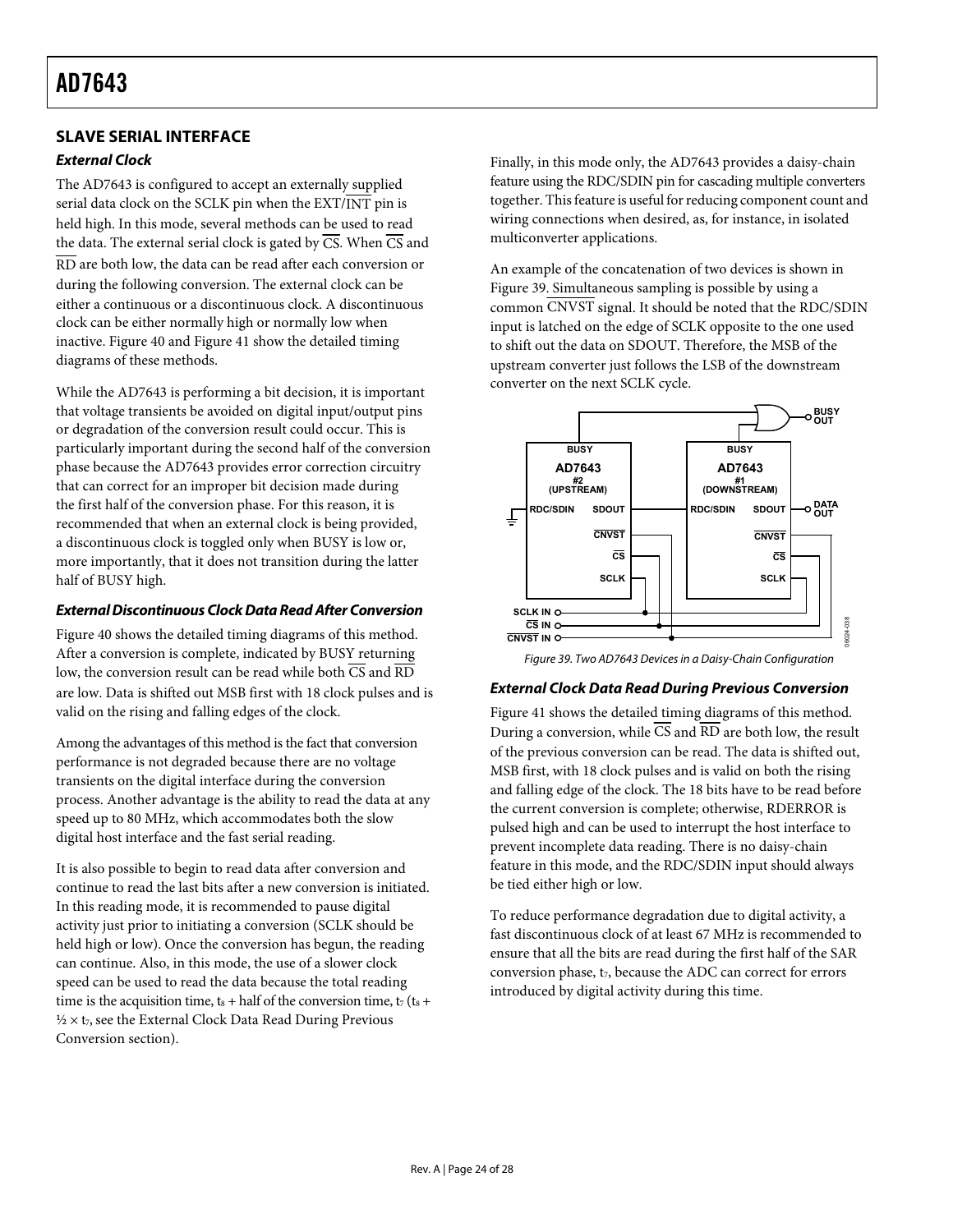

Figure 40. Slave Serial Data Timing for Reading (Read After Convert)

<span id="page-24-0"></span>

<span id="page-24-1"></span>Figure 41. Slave Serial Data Timing for Reading (Read Previous Conversion During Convert)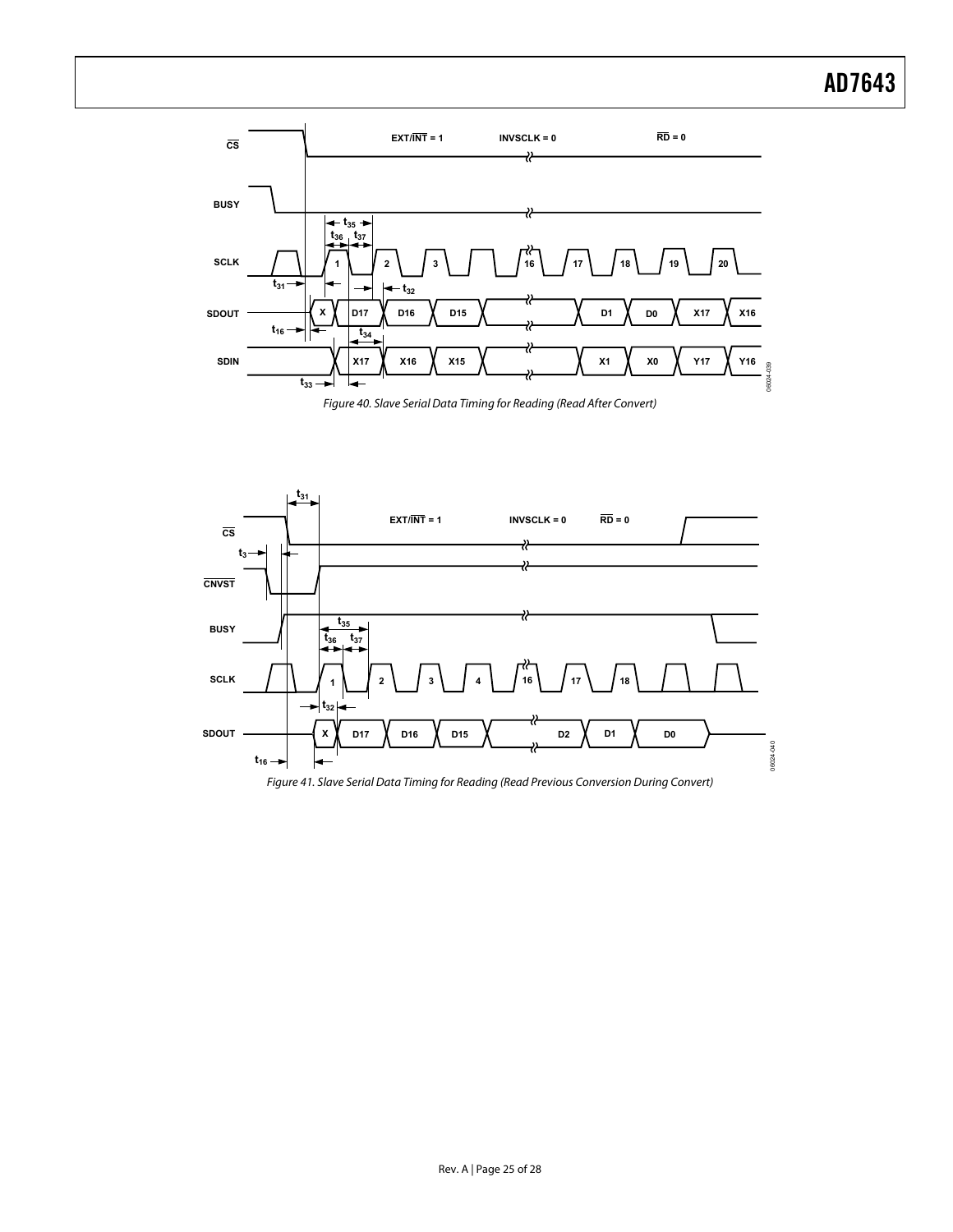## <span id="page-25-1"></span><span id="page-25-0"></span>**MICROPROCESSOR INTERFACING**

<span id="page-25-2"></span>The AD7643 is ideally suited for traditional dc measurement applications supporting a microprocessor, and ac signal processing applications interfacing to a digital signal processor. The AD7643 is designed to interface with a parallel 8-bit or 16-bit wide interface or with a general-purpose serial port or I/O ports on a microcontroller. A variety of external buffers can be used with the AD7643 to prevent digital noise from coupling into the ADC. The [SPI Interface \(ADSP-219x\)](#page-25-1) section illustrates the use of the AD7643 with the ADSP-219x SPI-equipped DSP.

### **SPI Interface (ADSP-219x)**

[Figure 42](#page-25-2) shows an interface diagram between the AD7643 and an SPI-equipped DSP, the ADSP-219x. To accommodate the slower speed of the DSP, the AD7643 acts as a slave device and data must be read after conversion. This mode also allows the daisy-chain feature. The convert command can be initiated in response to an internal timer interrupt. The 18-bit output data are read with three SPI byte access. The reading process can be initiated in response to the end-of-conversion signal (BUSY going low) using an interrupt line of the DSP. The serial peripheral interface (SPI) on the ADSP-219x is configured for master mode ( $MSTR$ ) = 1, clock polarity bit (CPOL) = 0, clock phase bit (CPHA) = 1, and the SPI interrupt enable (TIMOD) = 00 by writing to the SPI control register (SPICLTx). It should be noted that to meet all timing requirements, the SPI clock should be limited to 17 Mbps, allowing it to read an ADC result in less than 1 μs. When a higher sampling rate is desired, it is recommended to use one of the parallel interface modes.



Figure 42. Interfacing the AD7643 to ADSP-219x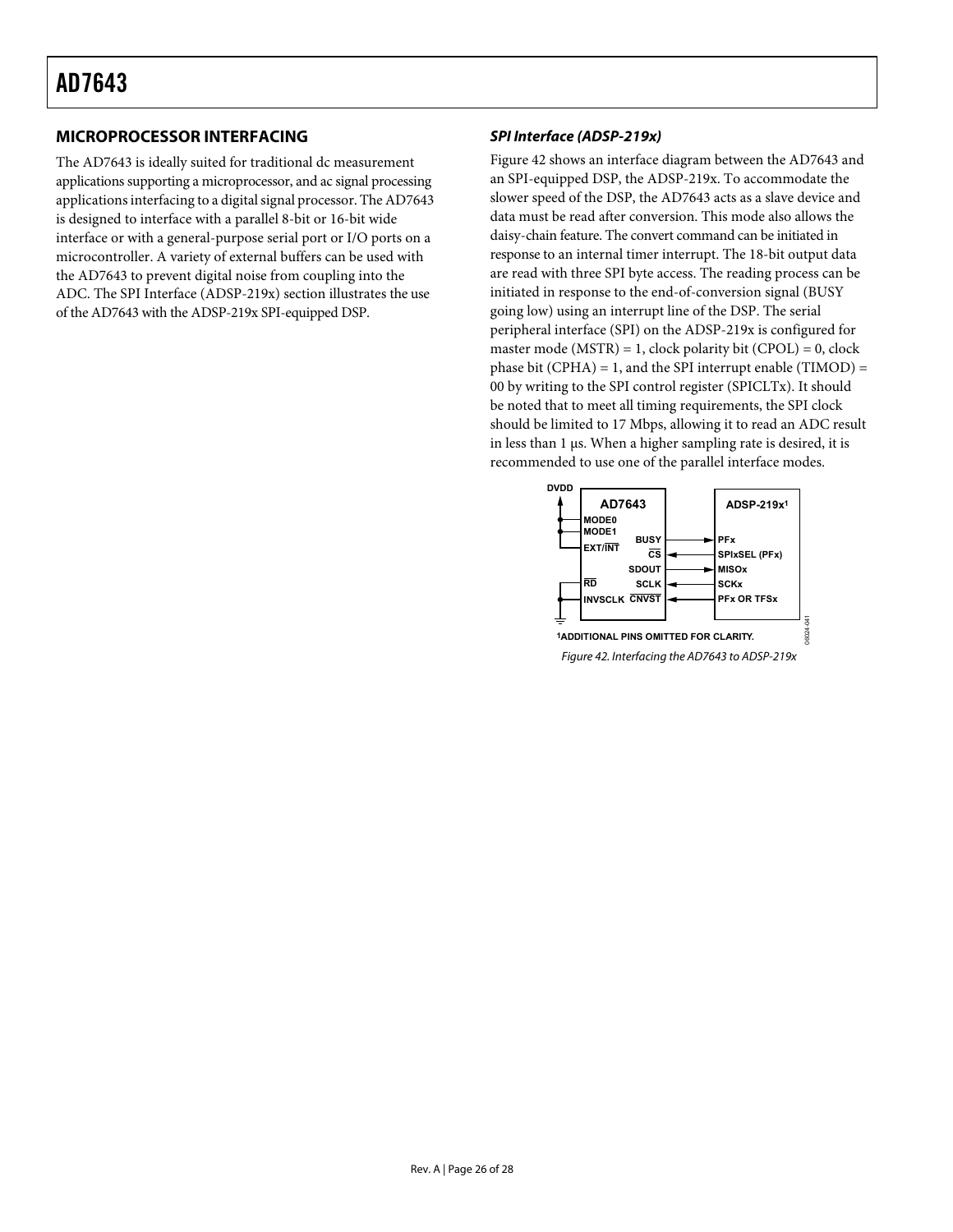## <span id="page-26-0"></span>APPLICATION HINTS **LAYOUT**

While the AD7643 has very good immunity to noise on the power supplies, exercise care with the grounding layout. To facilitate the use of ground planes that can be easily separated, design the printed circuit board that houses the AD7643 so that the analog and digital sections are separated and confined to certain areas of the board. Digital and analog ground planes should be joined in only one place, preferably underneath the AD7643, or as close as possible to the AD7643. If the AD7643 is in a system where multiple devices require analog-to-digital ground connections, the connections should still be made at one point only, a star ground point, established as close as possible to the AD7643.

To prevent coupling noise onto the die, avoid radiating noise, and reduce feedthrough:

- Do not run digital lines under the device.
- Run the analog ground plane under the AD7643.
- $\bullet$  Shield fast switching signals, like CNVST or clocks, with digital ground to avoid radiating noise to other sections of the board, and never run them near analog signal paths.
- Avoid crossover of digital and analog signals.
- Run traces on different but close layers of the board, at right angles to each other, to reduce the effect of feedthrough through the board.

The power supply lines to the AD7643 should use as large a trace as possible to provide low impedance paths and reduce the effect of glitches on the power supply lines. Good decoupling is also important to lower the impedance of the supplies presented to the AD7643, and to reduce the magnitude of the supply spikes. Decoupling ceramic capacitors, typically 100 nF, should be placed on each of the power supplies pins, AVDD, DVDD, and OVDD. The capacitors should be placed close to, and ideally right up against, these pins and their corresponding ground pins. Additionally, low ESR 10 μF capacitors should be located in the vicinity of the ADC to further reduce low frequency ripple.

The DVDD supply of the AD7643 can be either a separate supply or come from the analog supply, AVDD, or from the digital interface supply, OVDD. When the system digital supply is noisy, or fast switching digital signals are present, and no separate supply is available, it is recommended to connect the DVDD digital supply to the analog supply AVDD through an RC filter, and to connect the system supply to the interface digital supply OVDD and the remaining digital circuitry. Refer to [Figure 24](#page-15-5) for an example of this configuration. When DVDD is powered from the system supply, it is useful to insert a bead to further reduce high frequency spikes.

The AD7643 has four different ground pins: REFGND, AGND, DGND, and OGND. REFGND senses the reference voltage and, because it carries pulsed currents, should have a low impedance return to the reference. AGND is the ground to which most internal ADC analog signals are referenced; it must be connected with the least resistance to the analog ground plane. DGND must be tied to the analog or digital ground plane depending on the configuration. OGND is connected to the digital system ground.

The layout of the decoupling of the reference voltage is important. To minimize parasitic inductances, place the decoupling capacitor close to the ADC and connect it with short, thick traces.

## **EVALUATING THE AD7643 PERFORMANCE**

A recommended layout for the AD7643 is outlined in the documentation of the [EVAL-AD7643-CB](http://www.analog.com/en/prod/0%2C2877%2CAD7641%2C00.html) evaluation board for the AD7643. The evaluation board package includes a fully assembled and tested evaluation board, documentation, and software for controlling the board from a PC via the [EVAL-](http://www.analog.com/UploadedFiles/Evaluation_Boards_Tools/3044833328613EvalBoardController.pdf)[CONTROL BRD3.](http://www.analog.com/UploadedFiles/Evaluation_Boards_Tools/3044833328613EvalBoardController.pdf)